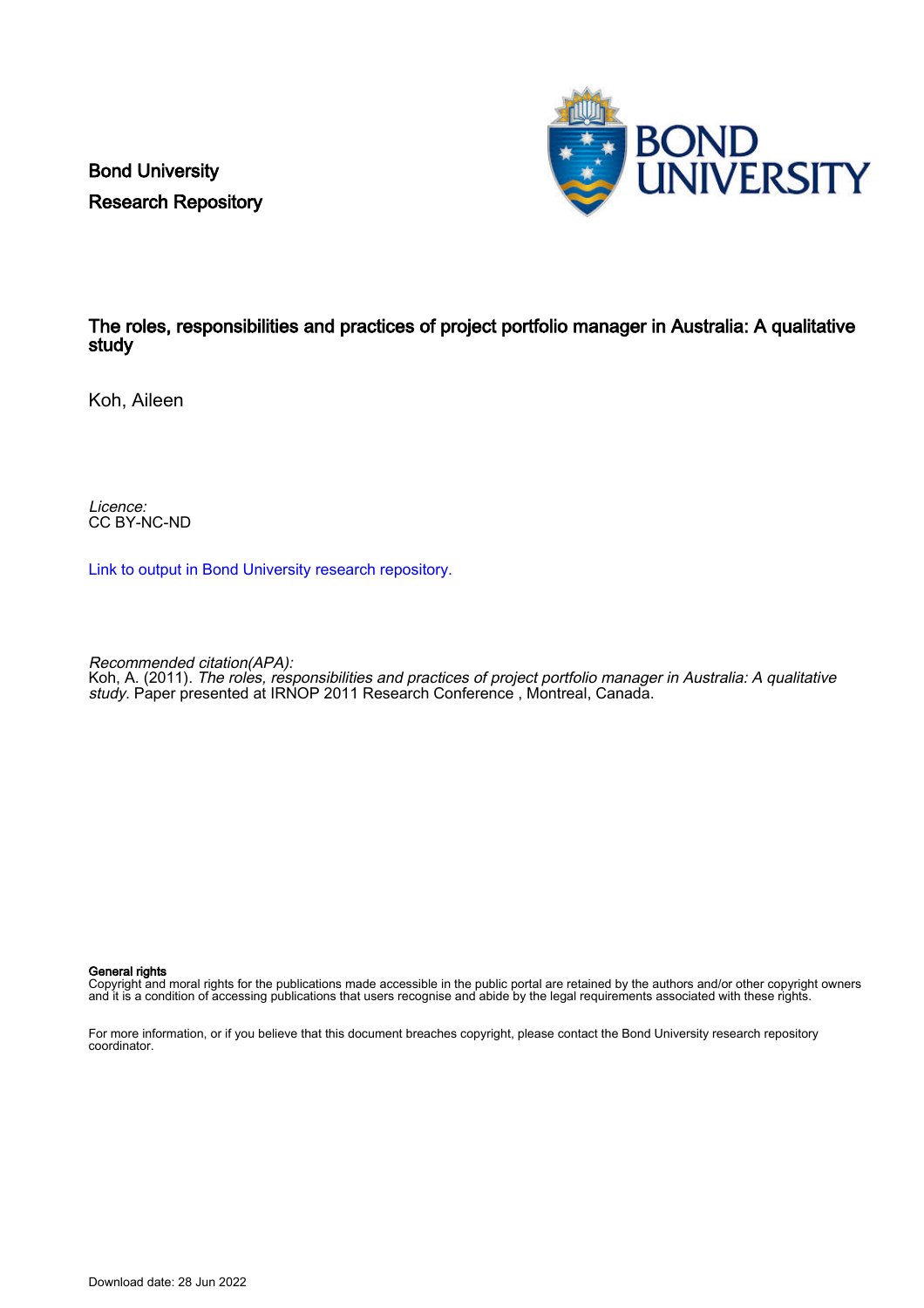# **Bond University [ePublications@bond](http://epublications.bond.edu.au?utm_source=epublications.bond.edu.au%2Fsustainable_development%2F56&utm_medium=PDF&utm_campaign=PDFCoverPages)**

[Mirvac School of Sustainable Development](http://epublications.bond.edu.au/sustainable_development?utm_source=epublications.bond.edu.au%2Fsustainable_development%2F56&utm_medium=PDF&utm_campaign=PDFCoverPages)

[Institute of Sustainable Development and](http://epublications.bond.edu.au/sustainabledev?utm_source=epublications.bond.edu.au%2Fsustainable_development%2F56&utm_medium=PDF&utm_campaign=PDFCoverPages) [Architecture](http://epublications.bond.edu.au/sustainabledev?utm_source=epublications.bond.edu.au%2Fsustainable_development%2F56&utm_medium=PDF&utm_campaign=PDFCoverPages)

6-19-2011

# The roles, responsibilities and practices of project portfolio manager in Australia: A qualitative study

Aileen Koh *Bond University*, Aileen\_Koh@bond.edu.au

Follow this and additional works at: [http://epublications.bond.edu.au/sustainable\\_development](http://epublications.bond.edu.au/sustainable_development?utm_source=epublications.bond.edu.au%2Fsustainable_development%2F56&utm_medium=PDF&utm_campaign=PDFCoverPages)

Recommended Citation

Aileen Koh. (2011) "The roles, responsibilities and practices of project portfolio manager in Australia: A qualitative study" International Research Network on Organising by Projects (IRNOP) 2011 research conference. Montreal, Canada.Jun. 2011.

http://epublications.bond.edu.au/sustainable\_development/56

This Conference Paper is brought to you by the Institute of Sustainable Development and Architecture at [ePublications@bond.](http://epublications.bond.edu.au) It has been accepted for inclusion in Mirvac School of Sustainable Development by an authorized administrator of ePublications@bond. For more information, please contact [Bond University's Repository Coordinator](mailto:acass@bond.edu.au).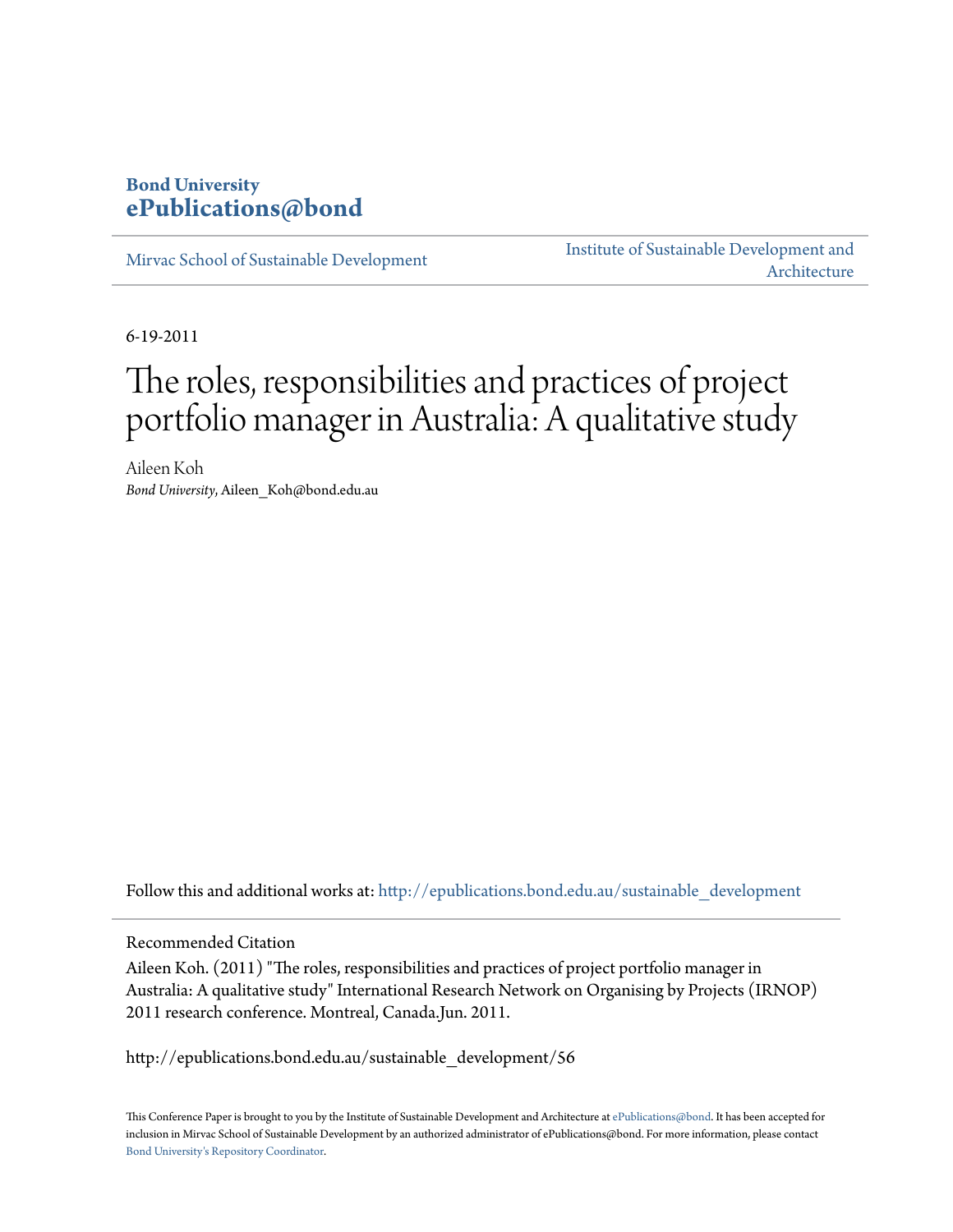#### **Abstract**

The increasing use of project and programs by organizations in Australia to achieve business strategy has led to the need to understand project portfolio management . In this study, project portfolio management is referred as portfolio management and it is recognised as one discipline within organizational governance and capability.To investigate the governance structures and the roles, responsibilities and practices of portfolio managers, a sequential mixed method approach under a realism paradigm is used. This paper presents the first stage qualitative study, using an inductive interview based approach with six portfolio managers for six organizations in Australia. The results from the qualitative study are used to validate the research model developed on the basis of previous research and develop the constructs for the concept of portfolio context and the roles, responsibilities and practices of portfolio managers in the research model for the next stage, a quantitative study.

**Keywords:** portfolio management; strategic alignment; prioritization; benefit realisation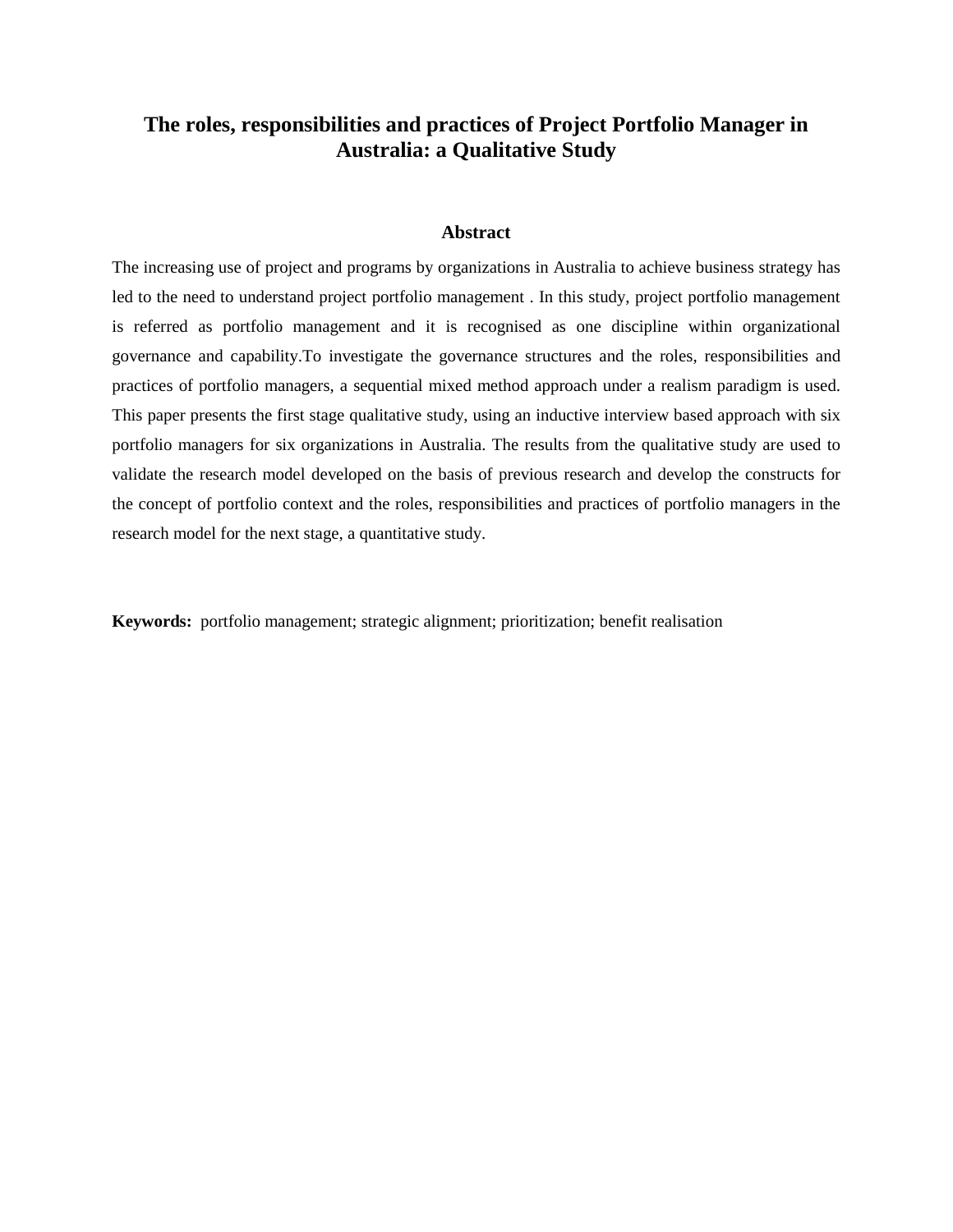#### **Introduction**

Portfolio management has been acknowledged by the project management community as a tool for optimizing the organizational returns from project investments by improving the alignment of projects with strategy and ensuring resource sufficiency. It aims to optimize the outcomes from project investment across a portfolio and it is also regarded as the governance method for selection and prioritization of projects or programs. Organizations that do not align their project portfolio with organizational strategies and governance will tend to increase the risks of running projects that are low priority initiatives. As a result, there will be critical resource shortages, and investments will not be optimised. Therefore, application of the techniques of portfolio management within the context of organizational governance provides reasonable assurance that the organizational strategy can be achieved.

Portfolio management, however, presents a challenge for middle managers to manage its processes, people and practices. The portfolio management role is supposed to be pivotal in planning and controlling complex project landscapes more effectively and efficiently. Literature indicates that the roles and practices of portfolio managers vary and need to be adapted to organizational situations.

This paper presents results of a qualitative study using an inductive interview based approach with portfolio managers from service and manufacturing organizations in Australia. To assess the validity and reliability of past research, we pose the following research questions:

*What are portfolio manager's roles and responsibilities in service and manufacturing organizations in Australia? Are there any differences in roles, responsibilities and practices between service and manufacturing organizations in Australia?*

The unit of analysis is portfolio managers in service and manufacturing organizations in Australia. This study summarizes the work and study of an inductive qualitative study which will be followed by using a web based questionnaires. The results from the qualitative study will contribute the questionnaire design for the subsequent quantitative study.

The next section of this paper reviews the previous research literature on portfolio management and describes the research methodology in the qualitative study. The results and implication of this stage (qualitative study) will be discussed for the overall research project.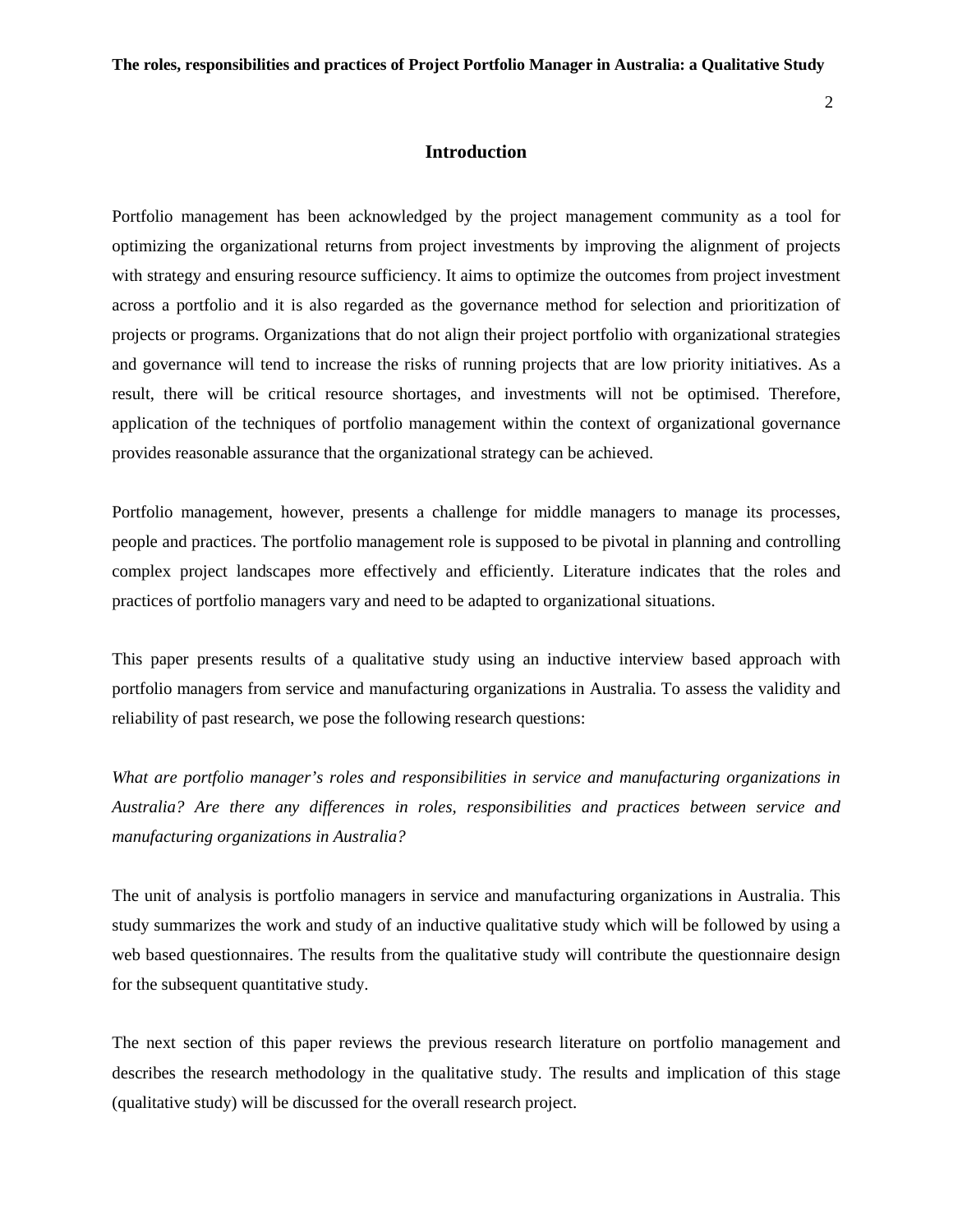#### **Research Into Project Portfolio Manager's Roles, Responsibilities and Practices**

The importance of adopting portfolio management to achieve business or strategic goals has been recognised by academic and practitioners (Crawford & Helm 2009, Killen et al. 2008, Blomquist & Muller 2006, PMI 2008). Portfolio management, however, presents a challenge for middle managers to manage its processes, people and practices. The managerial problems in buisness development portfolio identified by Elonen and Artto (2003) and Engwall and Jerbrant (2003) have prompted further research on the need for more clarity about portfolio manager's roles, responsibilities and practices. The research of Drake and Byrd (2006) and Olsson (2008) indicates that this role is the owner of certain portfolio managment tasks, such as risk management with focus on analysis. Blomquist & Muller (2006) research identifies that portfolio manager roles, which aims for improvement of the organization's overall results, start early in business cycle with business planning and followed by project selection, They also discovered that the portfolio management role can be an administrative or strategic position that enables them to influence and shape the company's future.However, the result of their research indicated that portfolio management's intertwined relationship with traditional line management roles and no clear evidence of governance structures and the corresponding roles and responsibilities implemented in different organizations. Thus, has prompted further research to allow better understanding of these manager's rationale for decision making and provide a more intergrative picture of the various tasks of middle managers in different region and industries.

#### **Governance and Transaction Cost Economics**

Portfolio management can be seen as providing governance structures adopted to minimize the overall costs in converting ''input'' to ''output'' through projects. When viewing projects as transactions, these costs are known as transaction costs, which are the sum of all costs for governing projects. Several researchers, such as Muller and Turner (2005) and Blomquist and Muller (2006), have proposed that transaction cost economics or TCE theory provides one theoretical framework for explaining the project and portfolio phenomenon.

TCE theory provides a potentially useful framework for several reasons. First, TCE specifically addresses sourcing decisions, that is, the decision to produce a good or service internally or purchase it externally. Second, TCE captures the widely-held perception that organizational members make sourcing decisions based upon an economic rationale with anticipated saving from 10%-50% (Anthes 1990, 1991). Third, TCE has enjoyed an abundance of empirical and theoretical academic attention (Anderson 1994; Walker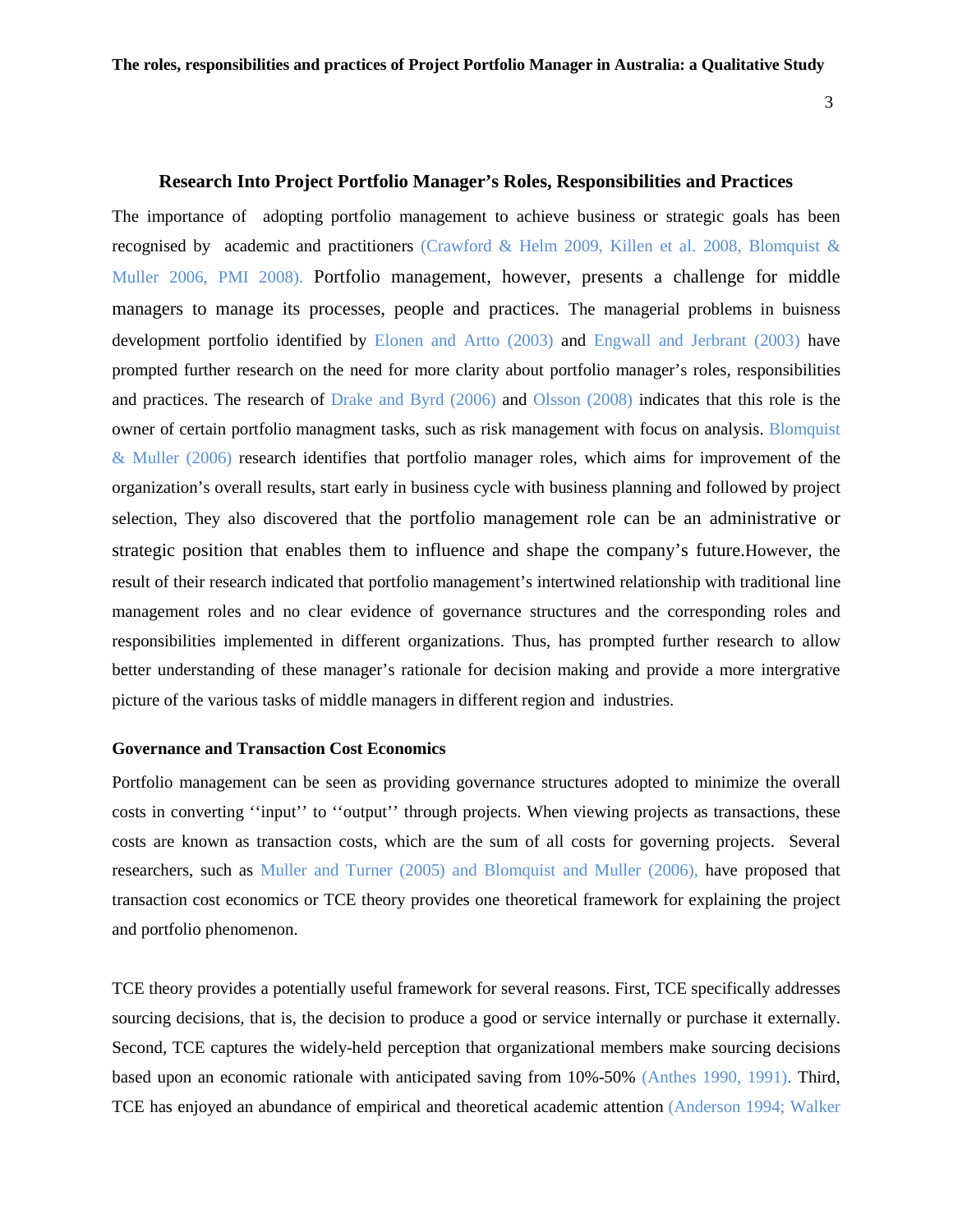4

and Poppo 1991) and other researchers find TCE theory to be a useful interpretation of organizational reality.

The foundation of this study is based on Oliver Williamson's TCE theory. Williamson is widely recognized as the major author and spokesperson of TCE theory, as evidenced by 5371 citations of his work in the Social Sciences Index since 1981. Williamson developed TCE theory when he became troubled by a discrepancy between economic theory and organizational reality. Economic theory predicts that goods and services are most efficiently produced in specialized organizations that are able to achieve economies of scale. However, the  $20<sup>th</sup>$  century witnessed the growth of large bureaucracies that produce many goods and services internally (Perrow 1986). Williamson proposes that costs are comprised not only of production costs (i.e. the cost of capital, labour, and materials) but also transaction costs. Transaction costs, which are synonymous with co-ordination cost, consist of the costs of monitoring, controlling and managing transactions. Thus, total costs (production cost plus transaction costs) will be considered when selecting among sourcing alternatives or making decisions.

According to Williamson (1985), there are two human factors (bounded rationality and opportunism) and three environmental factors (frequency of occurrence, asset specificity and uncertainty) that lead to transactions costs from the make or buy decision. The first human factor is *bounded rationality* whereby humans are unlikely to have the abilities or resources to consider every state-contingent outcome associated with a transaction that might arise. Based on Simon's (1957) *bounded rationality* argument "when transactions are conducted under conditions of uncertainty/complexity, the bounded rationality constraint (that humans exercise intended, but only limited, rational behavior in decision-making) is binding and an assessment of alternative organizational modes, in efficiency respects, becomes necessary". Williamson (1985) argues that it is bounded rationality in relation to the condition of the environment that occasions the economic problem. Therefore, governance structures seem to differ by the degree of complexity of an organization's environment. The second human factor is o*pportunism* whereby humans will act to further their own self interests. Organizations presumably administer an efficient system of rewards and punishments to discourage employee opportunism. In contrast, organizations must incur transaction costs during contract negotiations, monitoring to prevent vendor opportunism. Using Transactions Cost Economics (TCE), the proposed research model (as shown in Figure 1) will be adopted for this study. An inductive qualitative study has been designed to test the model and build constructs for the concepts within the model.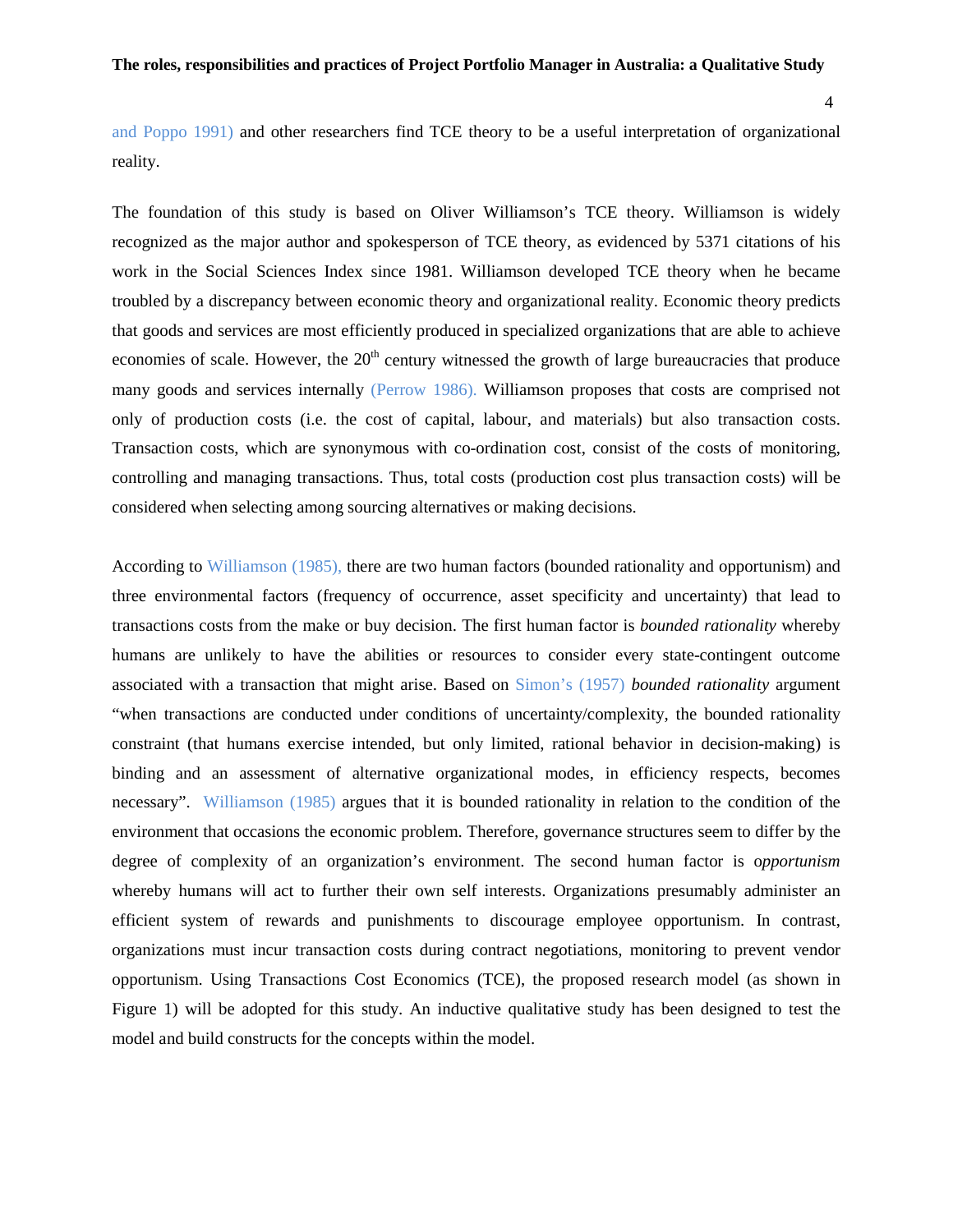5



Figure 1: Research model on Porfolio Management roles, responsibilities and practices

#### **Rationale of the research**

This research is important for several reasons. The first reason is identification of a theoretical gap in the area of portfolio management particularly concerning the role of managers in portfolio management. As stated by Elonen and Artto (2003) and Blomquist and Muller (2006), the manager's roles  $\&$ responsibilities in multi-projects vary, are unclear, and characterized by a lack of resources, low levels of support or commitment and poor information flow. This suggests a need to investigate and improve practices of portfolio management. Good portfolio management is becoming a key competence for organizations handling numerous projects simultaneously (Martinsuo and Lehtonen 2007) and needing the capability to produce products or services to compete globally (Killen et al. 2008). The third reason is to investigate the portfolio management learning capability. As stated by Killen et al. (2008), portfolio management is thought to be a human-centered capability and people are highlighted as an important organizational resource that must be nurtured, developed and allocated effectively through the portfolio management capability.

#### **Research Methodology**

This paper adopts pragmatic perspective and proposes the use of sequential multi-method approach. The design which involves a first phase of qualitative data collection and analysis, followed by a second phase of quantitative data collection and analysis that builds on the results of the first qualitative phase. This method is to counterbalance the limitations of one approach with the strengths of the other in order to enhance the reliability of the results (Rudestam  $\&$  Newtom 2001). While the qualitative methods enable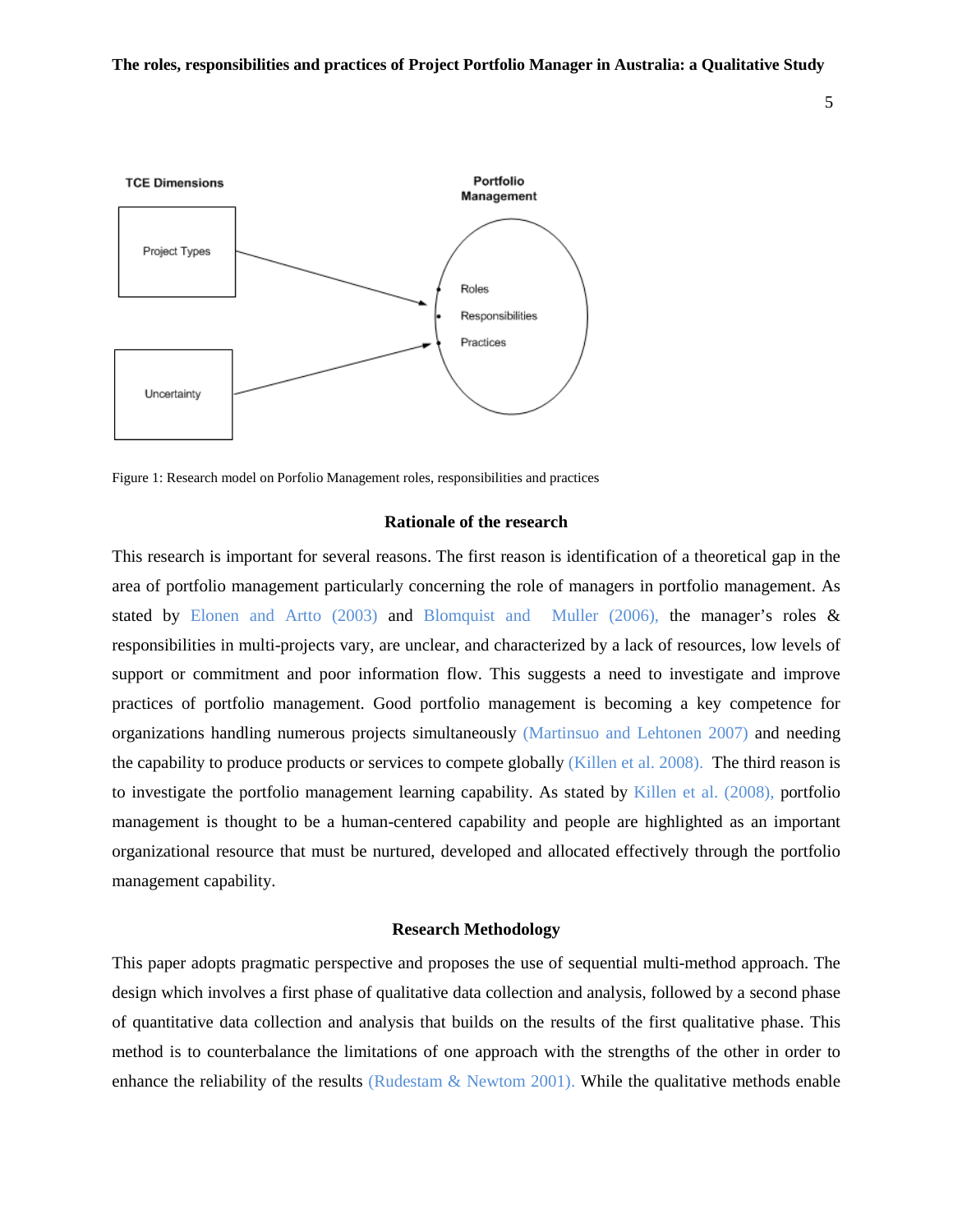flexible and detailed exploration of issues, the quantitative component helps make statistical inference about the relationships between concepts (Punch 1998).

The execution of the research starts with an exploratory qualitative study to develop a basic understanding of the roles and responsibilities of managers in portfolio management. The aim of the qualitative study is to:

- Test the validity of the research model qualitatively which examining whether there is a positive relationship between the TCE dimensions and the portfolio manager's roles, responsibilities and practices
- Explore the portfolio management in Australian organizations context and find constructs and measurement scales for the concept of portfolio management in the research model (Figure 1).

The work on data collection and analysis were guided by the questions "How do TCE dimensions; project type and uncertainty determine the use of portfolio management?" What are project portfolio manager's practices, roles and responsibilities in portfolio management in service and manufacturing organizations?"

#### *Sampling*

The sampling method used for interviews is theoretical sampling. The interviewees are the people who have the best knowledge of the research subject and the number of interviews determined by theoretical saturation, which means when the answers from interviewees no longer contribute to generate new concepts or categories, the sampling process will be stopped (Strauss  $&$  Corbin 1990). In order to collect a variety of data and get integral information, the targeted interviewees were Portfolio Managers from large service and manufacturing industries that have implemented project management.

#### *Data Collection*

The constructs of the variables in the research model, which are the roles, responsibilities and practices will be operationalized. The data collection instrument used is semi structured interviews with six portfolio managers; three managers are from service organizations and the final three managers are from manufacturing organizations in. The interviews were held either face-to-face or through conference calls and interviewed were tape-recorded for subsequent analysis. Transcriptions were made immediately after the interviews and sent back to the interviewees for validation. The roles and responsibilities of managers in portfolio managers have been identified through a continuous comparison of interview results. The interviews are summarized in Appendix 1.

6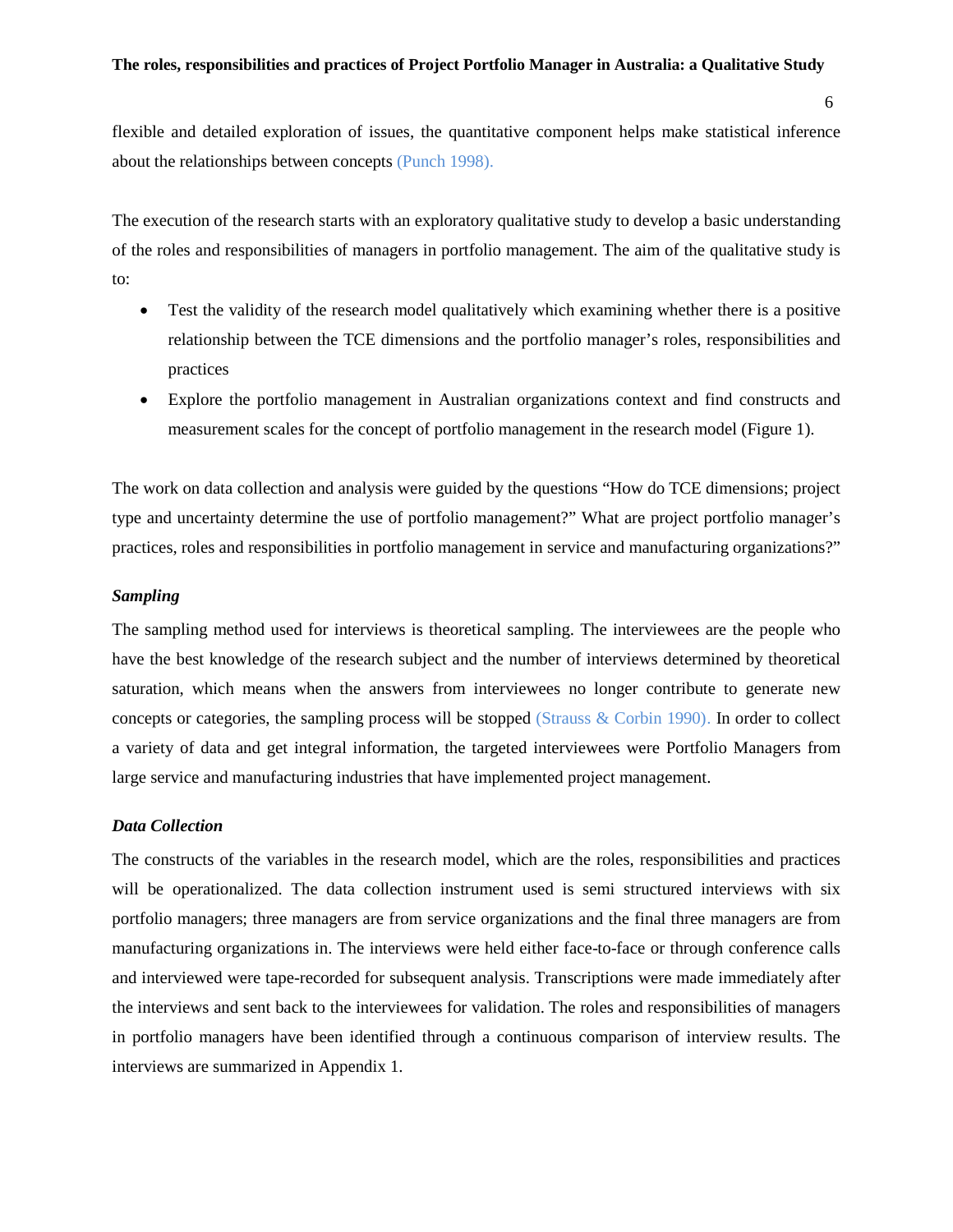#### 7

#### *Data Analysis Method*

The aim of the interviews is to generate constructs and measurement scales for the concepts of portfolio manager's roles, responsibilities and practices in Australia. There is a very little pre-conception about portfolio management context and the roles, responsibilities and practices of portfolio managers in Australia. The literature (Blomquist & Muller 2006; Killen et al. 2008; Jonas 2010) focuses on portfolio managers but there may be some differences in the roles, responsibilities and practices in the Australian context. This research reflects on the practical lives of portfolio managers to build constructs for the concepts and portfolio context and roles, responsibilities and practices in Australia.

The inductive data display and analysis technique to analyze the interview data is used. This is done using the process of data reduction, data display, and conclusion drawing and verification (Miles  $\&$  Huberman 1994). The raw data gathered from the interview is immediately coded in this iterative process using NVIVO 9 software. The raw data is disaggregated into conceptual units and the labels were provided. For example, during the first interview, the first interviewee is asked to define the concept of portfolio management in their organization. The interviewee responds was as follow:

"*Portfolio management includes processes to identify, evaluate, select, prioritize and authorise components within the portfolio. My role (as Portfolio Manager) is to monitor and validate components relative to alignment with corporate strategy, resources availability and viability at an acceptable level of risk."*

By analyzing the interviewee's words, we interpreted them to mean that the portfolio should align with the organizational strategy. So, a label is assigned for this paragraph, "strategy alignment" and similar coding for the rest of the data provided by interviewee to generate other codes.

For the second interview, the same method to generate codes from the interviewee's transcript and comparison of the codes from these two interviews to identify whether there were some codes with similar connotation that could be placed into related groups, categories or new code emerged. For example, on practices of portfolio management, the second interviewees said:

 "*Our portfolio practices refer to the application of processes, techniques and tools such as project prioritization and selection by corporate strategy...*"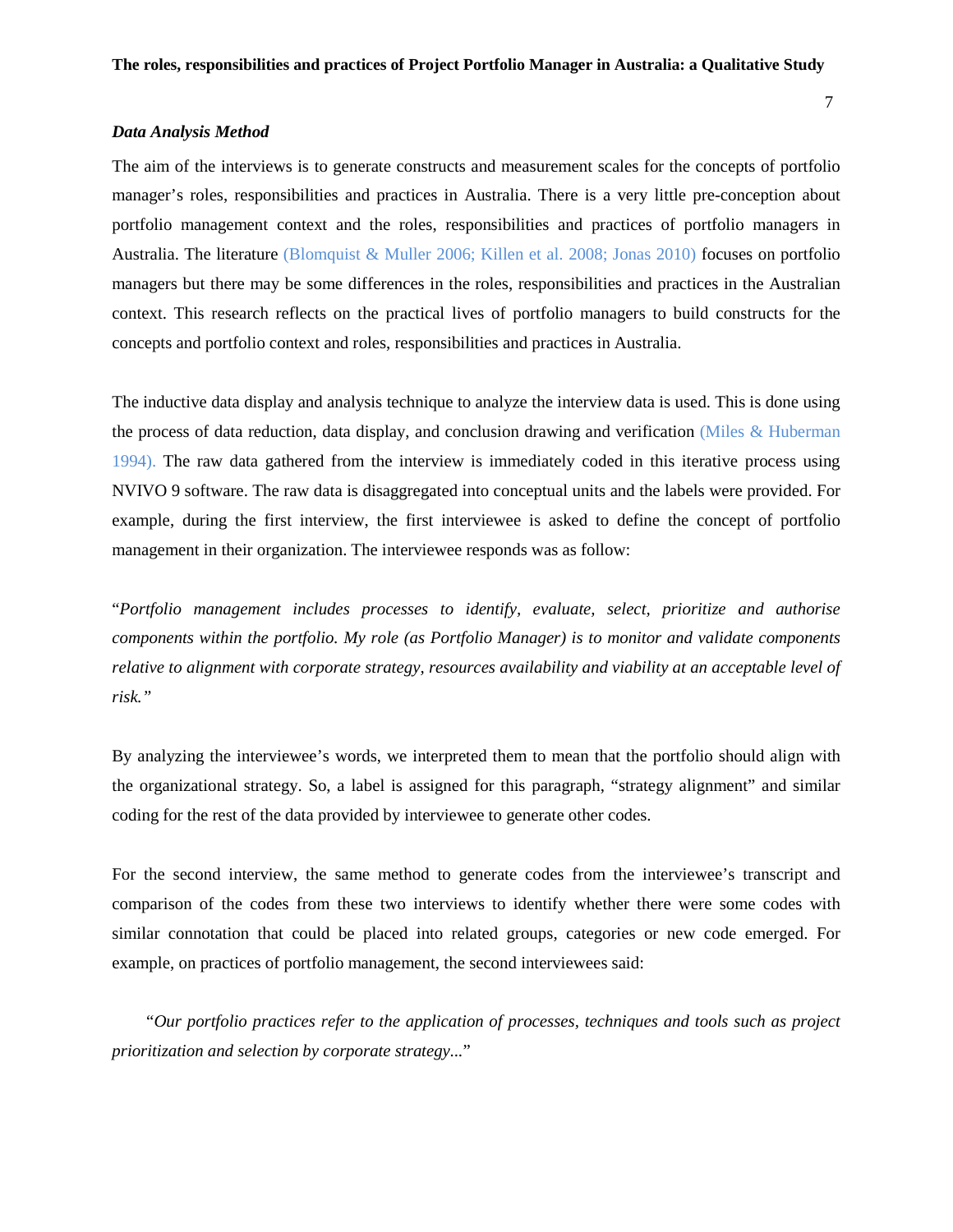8

The transcript from the second interviewee also stresses the importance of aligning portfolio process with organizational strategy, so we used the code "strategy alignment", generated from the first interview, to cover the meaning of this sentence. Consequently, a category could be built to include the codes related to strategy, so the name "strategy alignment" will be used continuously for this category.

During the second interview, new aspects arise; for example, the interviewee talked about the portfolio process should not be ignored and said:

"*In our organization, the portfolio management processes is important as it bring consistency to the governance of project and programs and deliver values...."*

Portfolio process was not mentioned by the first interviewee, so it is a new code generated from the second interviewee; hence, "values" is labelled. It is labelled because the first interviewee was the portfolio manager of an IT department, whereas the second interviewee was the portfolio manager of a corporate division. The different natures of this portfolio determined the different concerns about the portfolio.

Subsequently, the same analytical procedures are used for all the following interviews. By the six interview, all codes in the six interviews could be traced back to the codes or categories generated in the previous interviews. The decision is made to stop the interviews. The codes and categories are reviewed to check whether they are correctly explained the concepts of roles, responsibilities and practices of portfolio managers and portfolio context in the research model. Also whether could build construct and measurement scales for the two concepts based on these codes and categories for the future quantitative study. When these questions could not be answered, the process return to raw data, recoded the data and repeat the process until a satisfactory answer is achieved. The results from the data analysis are presented in the next section.

#### **Qualitative Data Analysis and Results**

The results from the data analysis of the qualitative study is presented in this section. It is divided into two subsections: roles, responsibilites and practices of portfolio manager and the portfolio contex (TCE dimensions).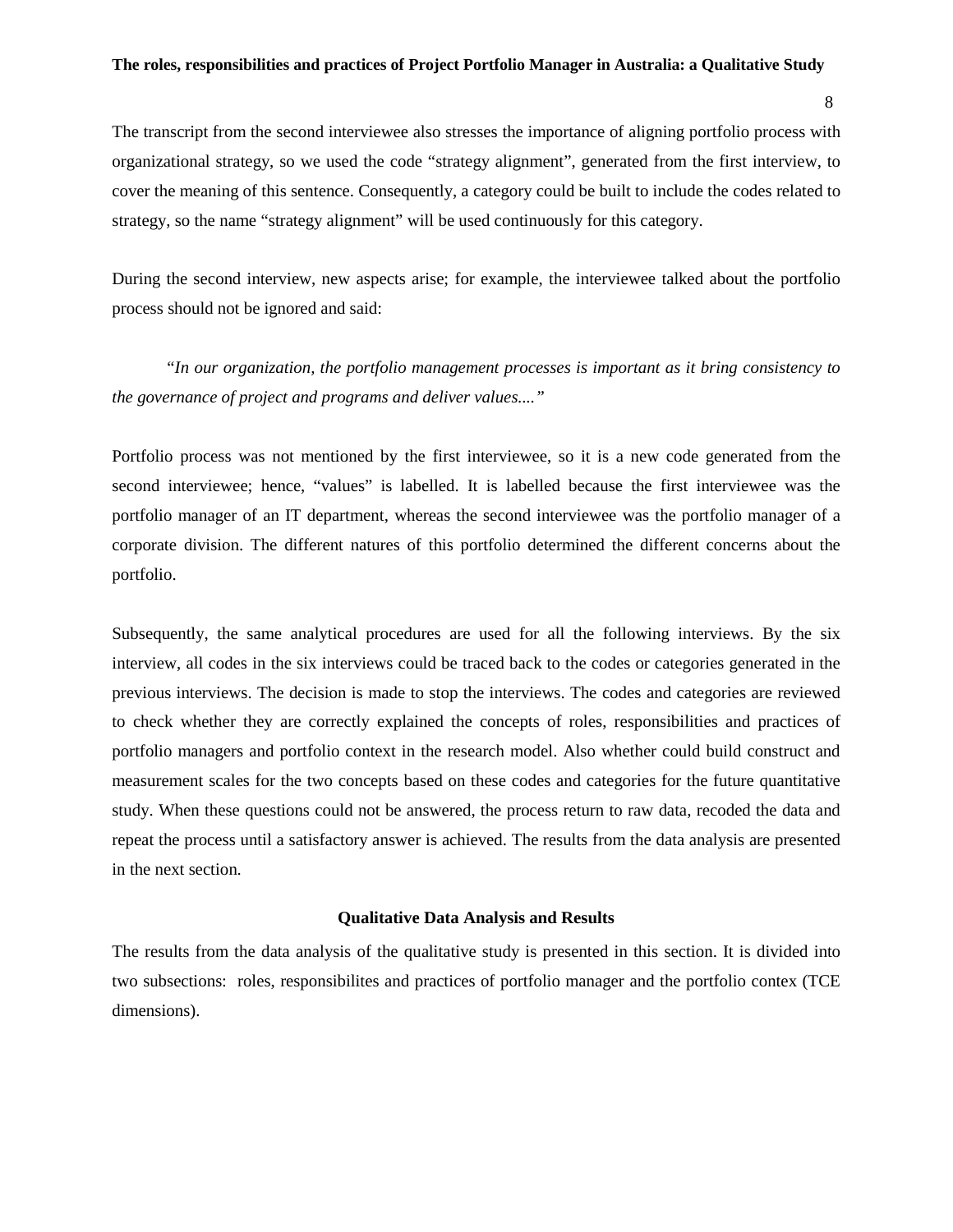## **Portfolio Context (TCE Dimensions)**

Based on interview data analysis and the research result listed in Table 1, the two TCE dimensions in portfolio context were summarised. In each dimension, there are several dimensions and their constitutional components. These sub-dimensions and their components form the basis to further develop constructs for the concept of TCE dimension in the research model (refer to Table 1).

| Concept           | <b>TCE Dimensions</b> | Sub-dimensions    | Components            | Source            |
|-------------------|-----------------------|-------------------|-----------------------|-------------------|
| Portfolio Context | Project Types         | Internal/         | <b>ICT</b>            | (Blomquist &      |
|                   |                       | External          | Engineering           | Muller 2006)      |
|                   |                       |                   | <b>New</b><br>product |                   |
|                   |                       |                   | development           |                   |
|                   |                       |                   | R&D                   |                   |
|                   |                       | Size              | Small                 | Interview         |
|                   |                       |                   | Medium                |                   |
|                   |                       |                   | Large                 |                   |
|                   |                       | Duration          | <b>Short Term</b>     | Interview         |
|                   |                       |                   | Middle Term           |                   |
|                   |                       |                   | Long Term             |                   |
|                   |                       | Asset specificity | Human                 | (Williamson 1985) |
|                   |                       |                   | Equipments            |                   |
|                   | Uncertainty           | Complexity        | number of factors     | (Duncan 1972)     |
|                   |                       |                   | taken into account    |                   |
|                   |                       |                   | during decision       |                   |
|                   |                       |                   | making                |                   |
|                   |                       | Frequency         | change in factors     | (Williamson 1985) |
|                   |                       |                   | for decision          |                   |
|                   |                       |                   | making                |                   |
|                   |                       | <b>Risk</b>       | the potential that a  | Interview         |
|                   |                       |                   | chosen action or      |                   |
|                   |                       |                   | activity (including   |                   |
|                   |                       |                   | the choice of         |                   |
|                   |                       |                   | inaction) will lead   |                   |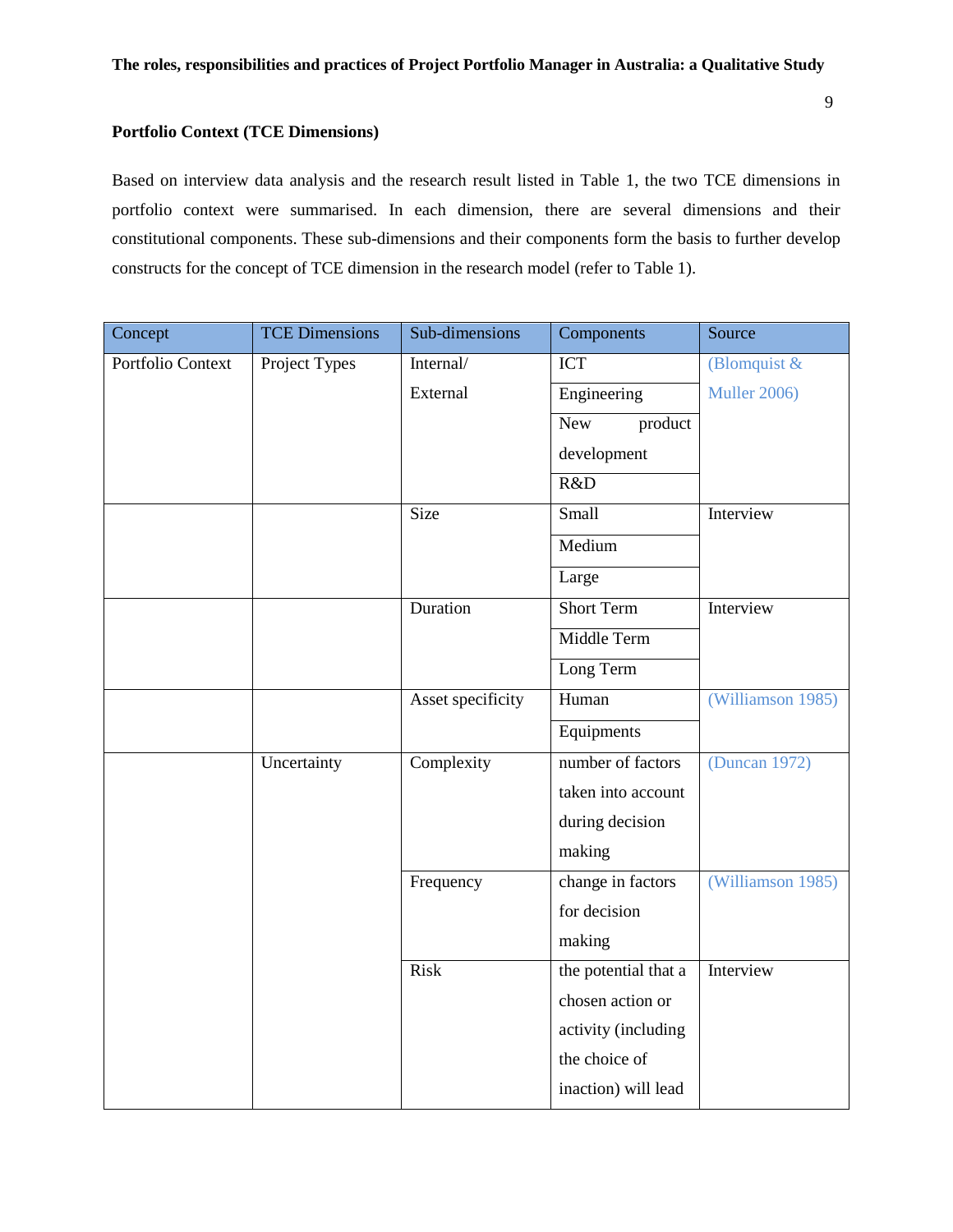| ٩<br>I<br>I<br>×<br>۰,<br>× |
|-----------------------------|
|                             |

|  | to a loss (an |  |
|--|---------------|--|
|  | undesirable   |  |
|  | outcome)      |  |

Table 1: Portfolio Management Context

The explanation of the TCE dimensions, sub-dimensions and their components that generated from the interview are as follows:

## **Project Types and Uncertainty**

Our interviewees from manufacturing organisations describe their project types as product development or projects, mainly for external delivery with both short and long term goals. The project size is categorised as medium and large. It is determined by several criteria such as budget, duration or resource allocation. If the project has high budget, then the project is categorised as large project. The environment is dynamic that require experiential product development using frequent iterations, testing and milestones. The environment is complex in certain decision making on the product development and research and development projects. Therefore, the use of portfolio management planning in manufacturing organizations assist in aggregating business for strategic analysis, repositioning and guide diversity away from low growth sectors. After implementing portfolio management, the three manufacturing organizations that involved in this study has indicated the portfolio management process improved their market position substantially relative to their competitors.

Whereas our interviewees from service organizations describe their project types as service projects mainly on internal delivery with both short and long term goals. The project size is categorised as small, medium and large. It is determined by several criteria such as budget, duration or resource allocation. The environment is dynamic that require frequent iterations, control, testing and milestones. The environments are generally complex in decision making on the projects. Therefore, the use of portfolio management planning in service organizations assist to aggregate business for strategic analysis and repositioning and guide diversity away from sectors that deliver low value or benefits. After implementing portfolio management, the three service organizations that we interviewed has indicated improvement in value delivery and investment.

In this study, it is discovered that though criteria were the same in service and manufacturing industries, but the thresholds changed dramatically due to the nature of the industries. For example, one of the interview involves a service organization, it is discovered that budget that is lower than a\$1 million, it was considered as a small project and a\$ 5 million is considered as a large project. Any budget from a\$1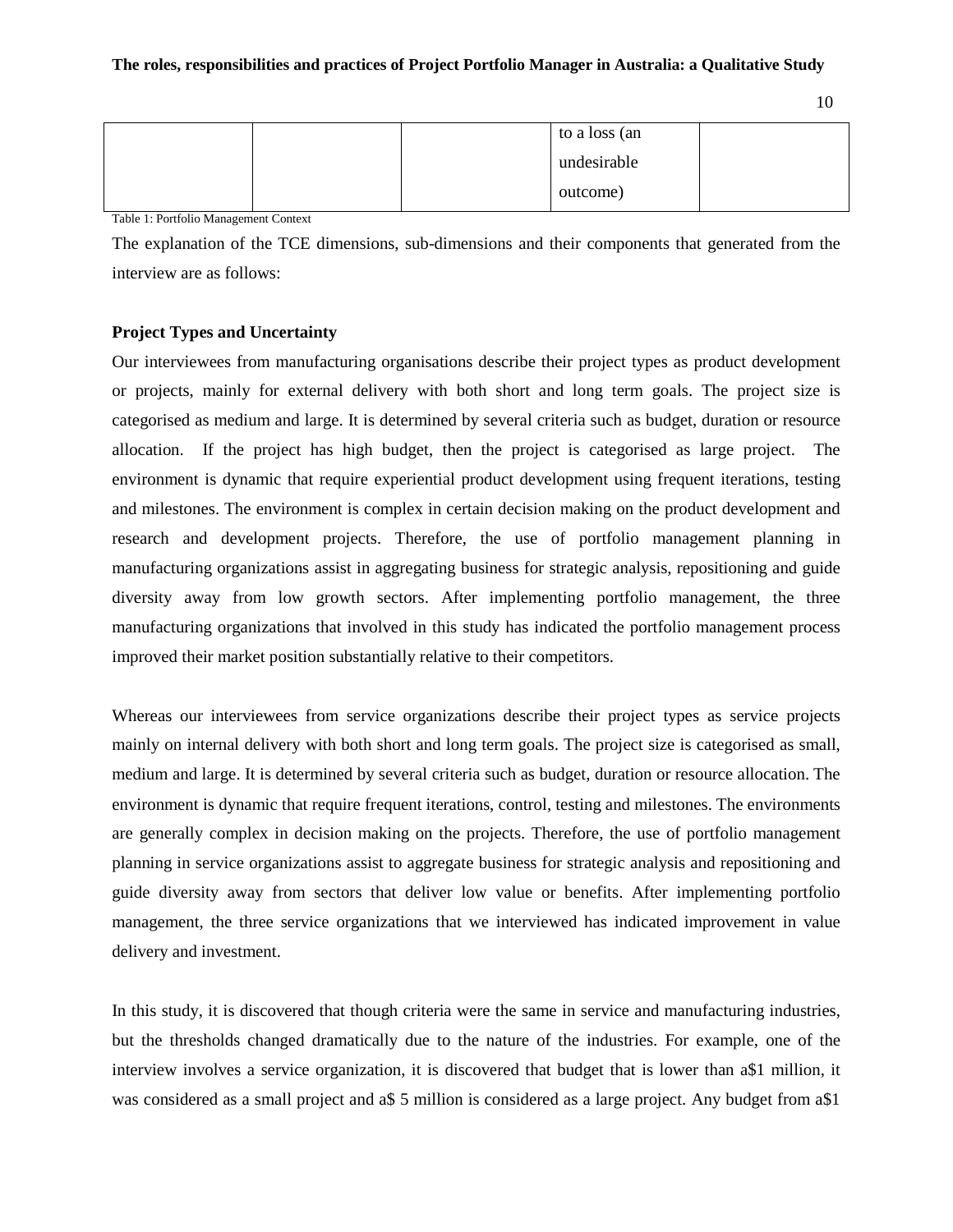11

million to a\$5 million will be considered medium size project. On the other hand with a manufacturing company that also used budget as the criterion for judging project size, had different threshold. When the budget is lower than a\$100 million, the project size is considered small. If is higher than \$2 billion, the budget will be considered as large and budget in between \$100million and A\$ 2 billion is considered as medium.

The result shows that different project types and dynamics in the organizations require the use of portfolio management which was found in (Blomquist  $\&$  Muller 2006). This result provides the direction to develop the constructs and measurement scales for the concept of portfolio context. The result can help to measure how supportive the portfolio context and will contribute to the questionnaire design in the quantitative study in the next phase.

#### *Portfolio Roles, Responsibilities and Practices*

The roles of portfolio managers for both service and manufacturing organizations in Australia are found at medium and higher levels in the organization structure. Their responsibilities generally involve aligning projects/program/products with strategy, prioritization, and resource management across portfolio. The portfolio managers for both manufacturing and service organizations are report or work closely with corporate financial services to achieve financial objectives in managing their portfolio. The portfolio managers for both industries are require to achieve financial results in relation to the annual plan. Tools that the portfolio managers used are financial system and enterprise project management software to track the schedule, budget and resources of projects,program or product development.

The portfolio managers in manufacturing also work closely with the sales and marketing team to monitor the competitor strategies on product development.

The coding method described in the data analysis method section and developed the codes on roles, responsibilities and practices from the raw data. During the interview, interviewees were asked to give some keywords about their roles, responsibilities and practices. The most frequently used keywords were: Business planning & strategic alignment, portfolio prioritization and selection, stakeholder management, risk management, regulatory, value assessment and benefit realisation. The code is analysed based on (Blomquist & Muller 2006; Killen et al. 2008; Jonas 2010) roles and practices of portfolio manager. In this study, these keywords/codes are grouped into six categrories:

- Business planning  $&$  strategic alignment
- Portfolio prioritization and selection
- Stakeholder management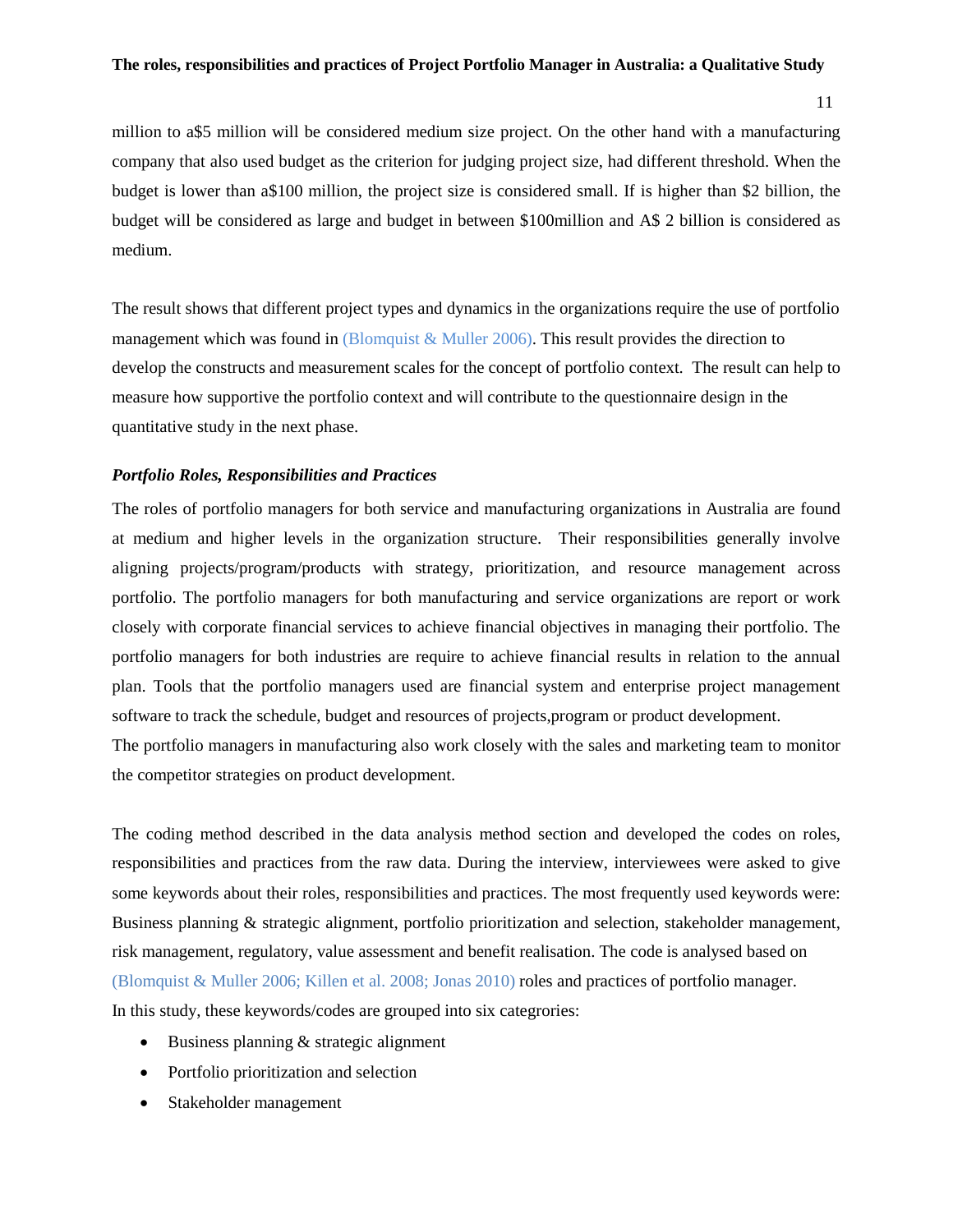- Risk management
- Resource planning
- Value assessment and benefits realization

The categories, codes and the number of times these codes (within each category were mentioned by interviewees is summarised in Table 3.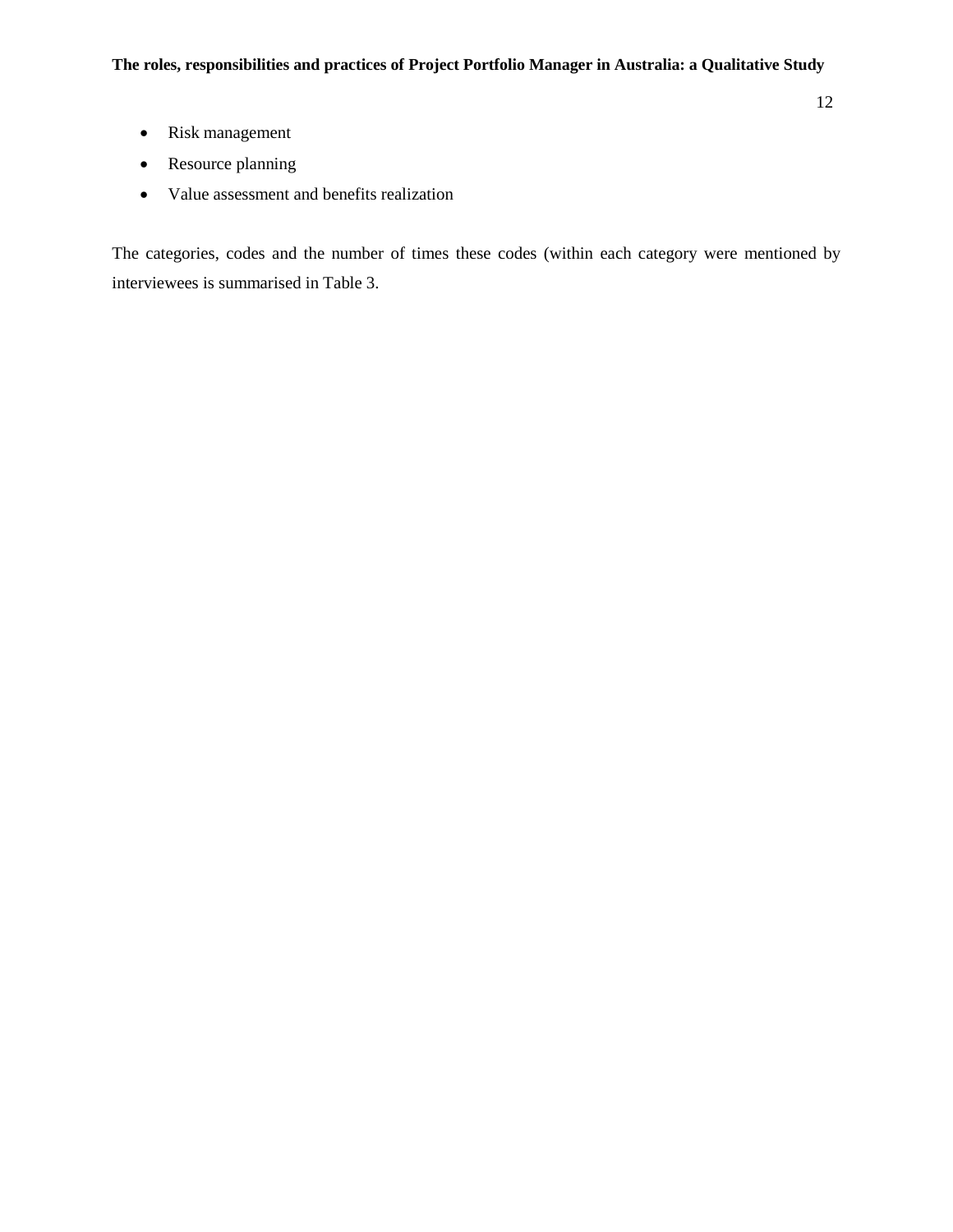| Category                 | Code                               |                | <b>Service Organizations</b> |                | <b>Manufacturing Organizations</b> |                | <b>Time</b><br>mentioned |                    |
|--------------------------|------------------------------------|----------------|------------------------------|----------------|------------------------------------|----------------|--------------------------|--------------------|
|                          |                                    |                |                              |                |                                    |                |                          | by<br>interviewees |
| 1. ROLES                 |                                    | S <sub>1</sub> | S <sub>2</sub>               | S <sub>3</sub> | M1                                 | M2             | M <sub>3</sub>           |                    |
|                          |                                    |                |                              |                |                                    |                |                          |                    |
| Types of                 |                                    | IT             | Assets                       | Corporate      | <b>NPD</b>                         | Innovation     | R&D                      |                    |
| <b>Portfolio</b>         |                                    | Portfolio      | Portfolio                    | Portfolio      |                                    |                |                          |                    |
| <b>Prior</b> to project  |                                    |                |                              |                |                                    |                |                          |                    |
| <b>Business planning</b> | Involve in stakeholder business    | $\overline{4}$ | 3                            | $\overline{4}$ | 3                                  | 3              | 3                        | 20                 |
| & strategic              | planning and align investment      |                |                              |                |                                    |                |                          |                    |
| alignment                | with strategic goals               |                |                              |                |                                    |                |                          |                    |
|                          |                                    |                |                              |                |                                    |                |                          |                    |
| Portfolio                | Technique to prioritize and select | $\overline{2}$ | $\overline{3}$               | $\overline{3}$ | $\overline{2}$                     | 3              | 3                        | 16                 |
| prioritization &         | projects to maximize investment    |                |                              |                |                                    |                |                          |                    |
| selection                |                                    |                |                              |                |                                    |                |                          |                    |
| Stakeholder              | A process to support an            | $\overline{4}$ | $\overline{4}$               | 3              | 3                                  | $\overline{2}$ | $\overline{3}$           | 19                 |
| management               | organization in achieving its      |                |                              |                |                                    |                |                          |                    |
|                          | strategic objectives by            |                |                              |                |                                    |                |                          |                    |
|                          | interpreting and influencing both  |                |                              |                |                                    |                |                          |                    |
|                          | the external and internal          |                |                              |                |                                    |                |                          |                    |
|                          | environments and by creating       |                |                              |                |                                    |                |                          |                    |
|                          | positive relationships with        |                |                              |                |                                    |                |                          |                    |
|                          | stakeholders through the           |                |                              |                |                                    |                |                          |                    |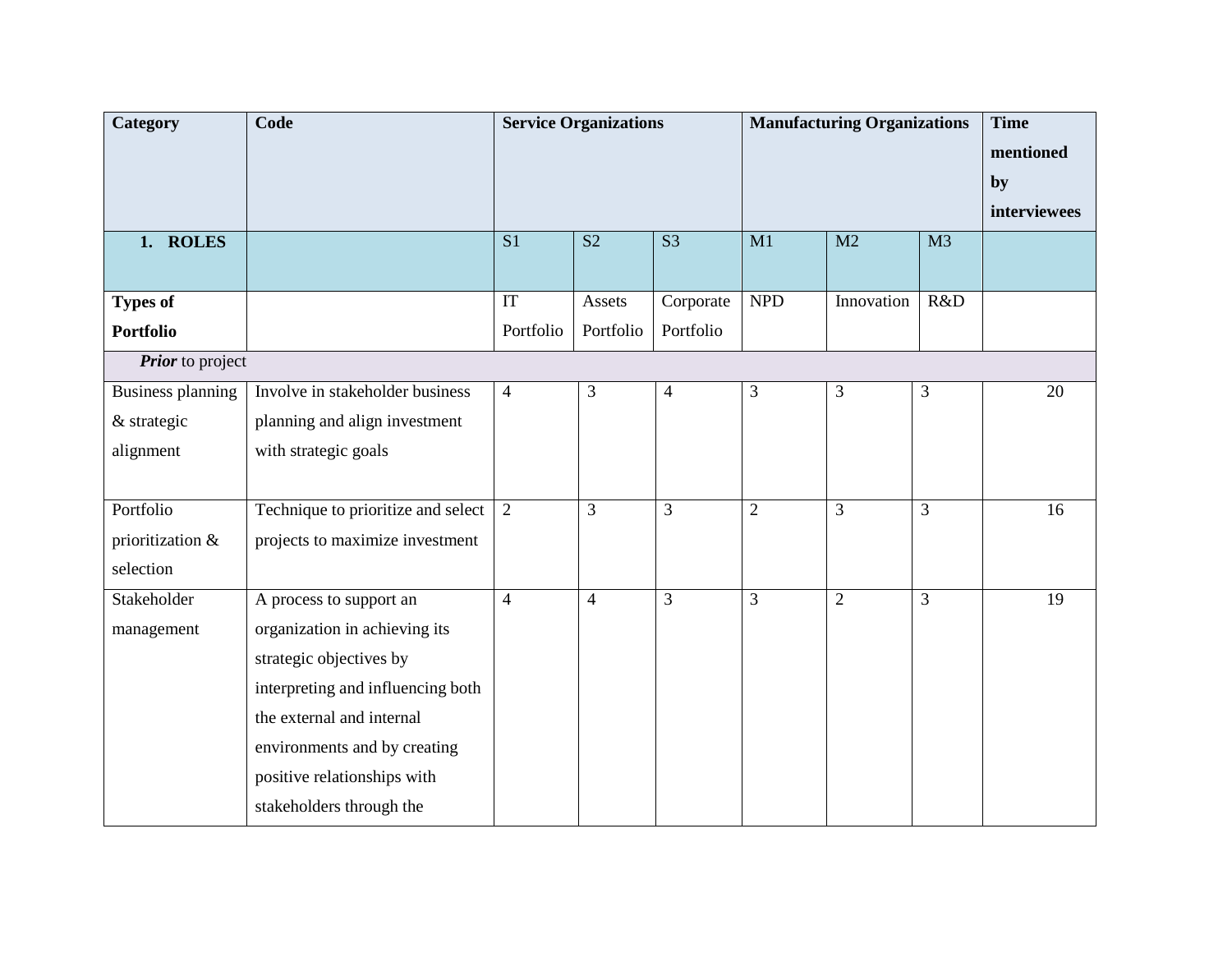| Category               | Code                               | <b>Service Organizations</b><br><b>Manufacturing Organizations</b> |                |           | <b>Time</b>    |              |   |              |
|------------------------|------------------------------------|--------------------------------------------------------------------|----------------|-----------|----------------|--------------|---|--------------|
|                        |                                    |                                                                    |                | mentioned |                |              |   |              |
|                        |                                    |                                                                    |                |           |                |              |   | by           |
|                        |                                    |                                                                    |                |           |                |              |   | interviewees |
|                        | appropriate management of their    |                                                                    |                |           |                |              |   |              |
|                        | expectations and agreed            |                                                                    |                |           |                |              |   |              |
|                        | objectives.                        |                                                                    |                |           |                |              |   |              |
| <b>Risk Management</b> | The identification, assessment,    | 5                                                                  | $\overline{3}$ | 5         | $\overline{3}$ | 3            | 3 | 22           |
|                        | and prioritization of risks or the |                                                                    |                |           |                |              |   |              |
|                        | effect of uncertainty on           |                                                                    |                |           |                |              |   |              |
|                        | objectives, whether positive or    |                                                                    |                |           |                |              |   |              |
|                        | negative followed by coordinated   |                                                                    |                |           |                |              |   |              |
|                        | and economical application of      |                                                                    |                |           |                |              |   |              |
|                        | resources to minimize, monitor,    |                                                                    |                |           |                |              |   |              |
|                        | and control the probability and/or |                                                                    |                |           |                |              |   |              |
|                        | impact of unfortunate events or    |                                                                    |                |           |                |              |   |              |
|                        | to maximize the realization of     |                                                                    |                |           |                |              |   |              |
|                        | opportunities                      |                                                                    |                |           |                |              |   |              |
| <b>During Project</b>  |                                    |                                                                    |                |           |                |              |   |              |
| Resource               | Resources allocation to achieve    | 3                                                                  | 3              | 3         | 3              | $\mathbf{2}$ | 3 | 17           |
| Planning               | maximum output                     |                                                                    |                |           |                |              |   |              |
| Steering               | Participation in steering groups   |                                                                    |                |           |                |              |   |              |
| Committee              |                                    |                                                                    |                |           |                |              |   |              |
| <b>Post Project</b>    |                                    |                                                                    |                |           |                |              |   |              |

14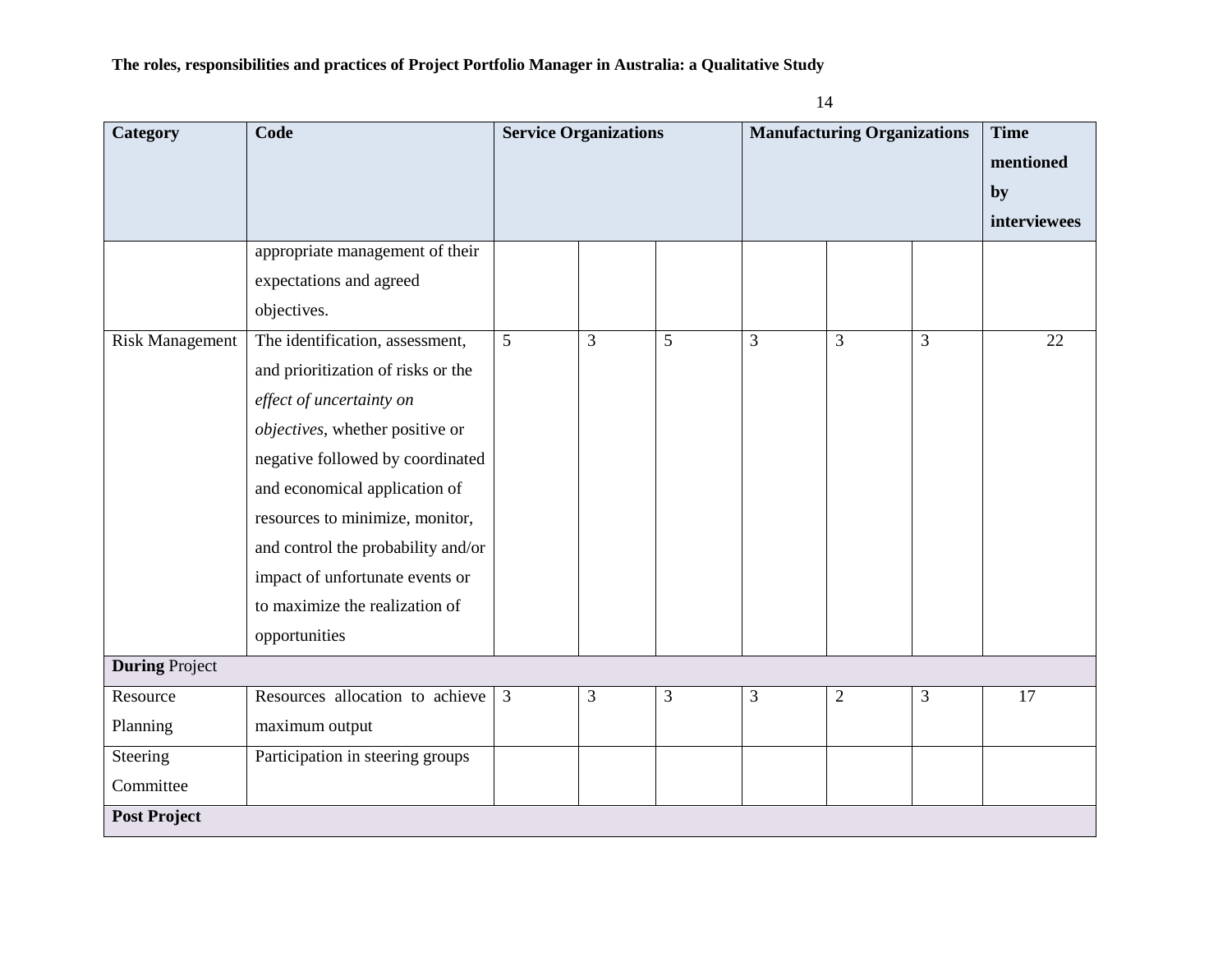| ٩ | ۰.<br>٥<br>× |
|---|--------------|
|   | ۰.<br>٠<br>× |

| Category                        | Code                                                                                                                                                              |                | <b>Service Organizations</b> |                | <b>Manufacturing Organizations</b> |                |                |    | <b>Time</b><br>mentioned<br>by<br>interviewees |
|---------------------------------|-------------------------------------------------------------------------------------------------------------------------------------------------------------------|----------------|------------------------------|----------------|------------------------------------|----------------|----------------|----|------------------------------------------------|
| Review                          | Initiate review of projects or<br>product developments                                                                                                            | $\overline{4}$ | 4                            | 3              | $\overline{3}$                     | $\overline{4}$ | 3              | 21 |                                                |
| Communication                   | Provide effective communication<br>via meetings or reports with<br>stakeholders                                                                                   | 2              | 3                            | $\overline{2}$ | $\overline{2}$                     | $\overline{4}$ | $\overline{4}$ | 17 |                                                |
| 2. RESPONSIBILITIES             |                                                                                                                                                                   |                |                              |                |                                    |                |                |    |                                                |
| Regulatory                      | Compliance procedures, policy<br>and quality                                                                                                                      | $\overline{2}$ | 3                            | $\sqrt{2}$     | $\sqrt{2}$                         | $\mathbf{2}$   | $\mathfrak{Z}$ | 14 |                                                |
| Value and Benefit<br>Assessment | Development and implement<br><b>Investment Framework:</b><br>Financial target<br>$\bullet$<br>Value Assessment<br>$\bullet$<br>model/Benefit Realization<br>model | $\overline{4}$ | $\overline{4}$               | 5              | $\overline{3}$                     | 3              | $\overline{3}$ | 22 |                                                |
| 3. PRACTICES                    |                                                                                                                                                                   |                |                              |                |                                    |                |                |    |                                                |
| Established/years               |                                                                                                                                                                   | $\overline{4}$ | $\overline{3}$               | $\overline{2}$ | 5                                  | 3              | $\overline{4}$ |    |                                                |
| <b>Decision Making</b>          | Group decision making by                                                                                                                                          | 3              | $\overline{4}$               | 3              | $\overline{2}$                     | $\overline{2}$ | $\overline{2}$ | 16 |                                                |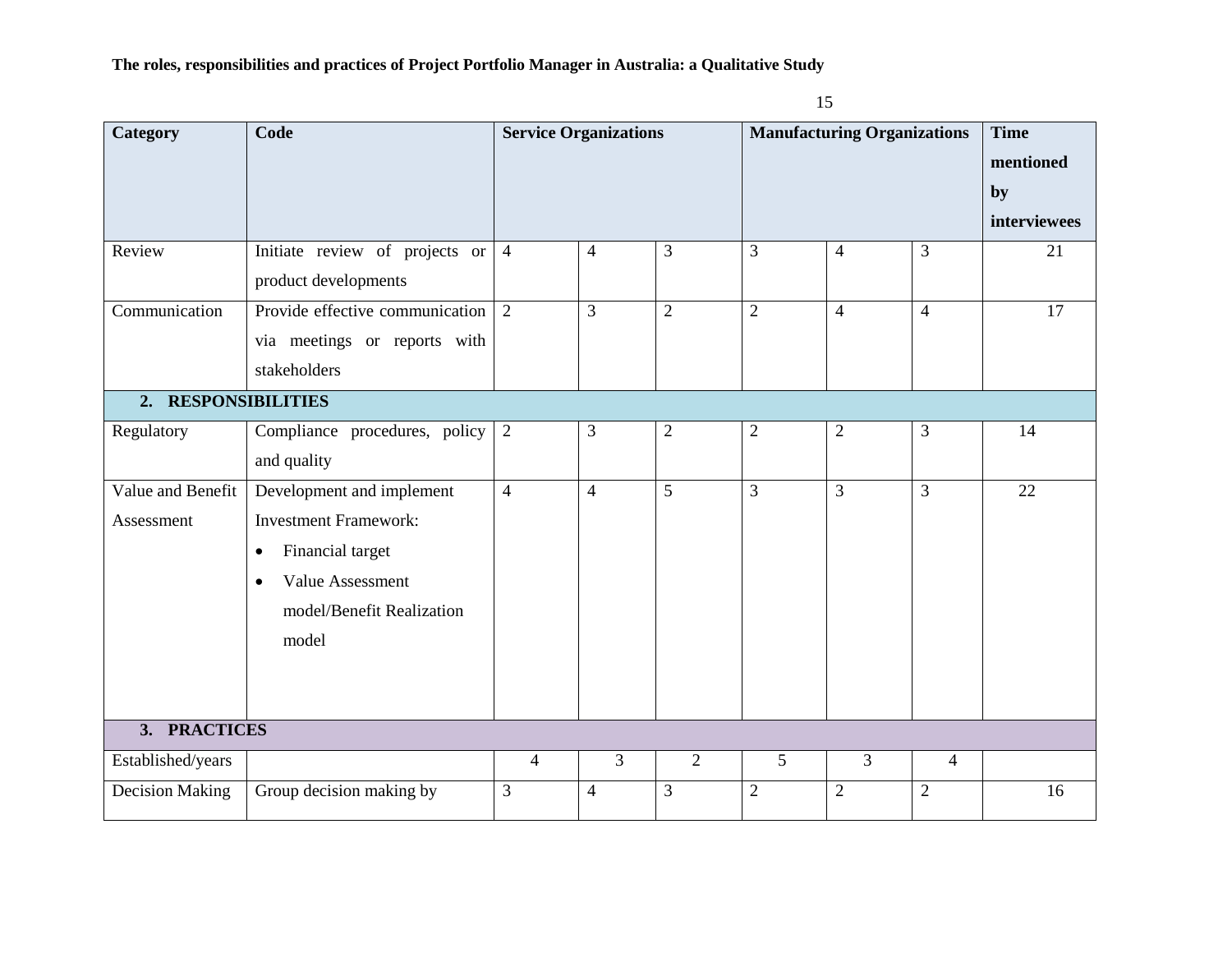| <b>Category</b> | Code                                 | <b>Service Organizations</b>          |       | <b>Manufacturing Organizations</b> |           |           | <b>Time</b><br>mentioned<br>by<br>interviewees |  |
|-----------------|--------------------------------------|---------------------------------------|-------|------------------------------------|-----------|-----------|------------------------------------------------|--|
|                 | <b>Investment or Portfolio Board</b> |                                       |       |                                    |           |           |                                                |  |
| Tools           | Tools used to manage the             | <b>CA</b><br>$\overline{\phantom{0}}$ | Excel | MS                                 | <b>MS</b> | <b>MS</b> | <b>MS</b>                                      |  |
|                 | portfolio management techniques      | Clarity                               |       | Project                            | Project   | Project   | Project                                        |  |
|                 | and processes                        |                                       |       | Server                             | Server    | Server    | Server                                         |  |

*Table 3: Roles, Responsibilities and Practices of Portfolio Managers*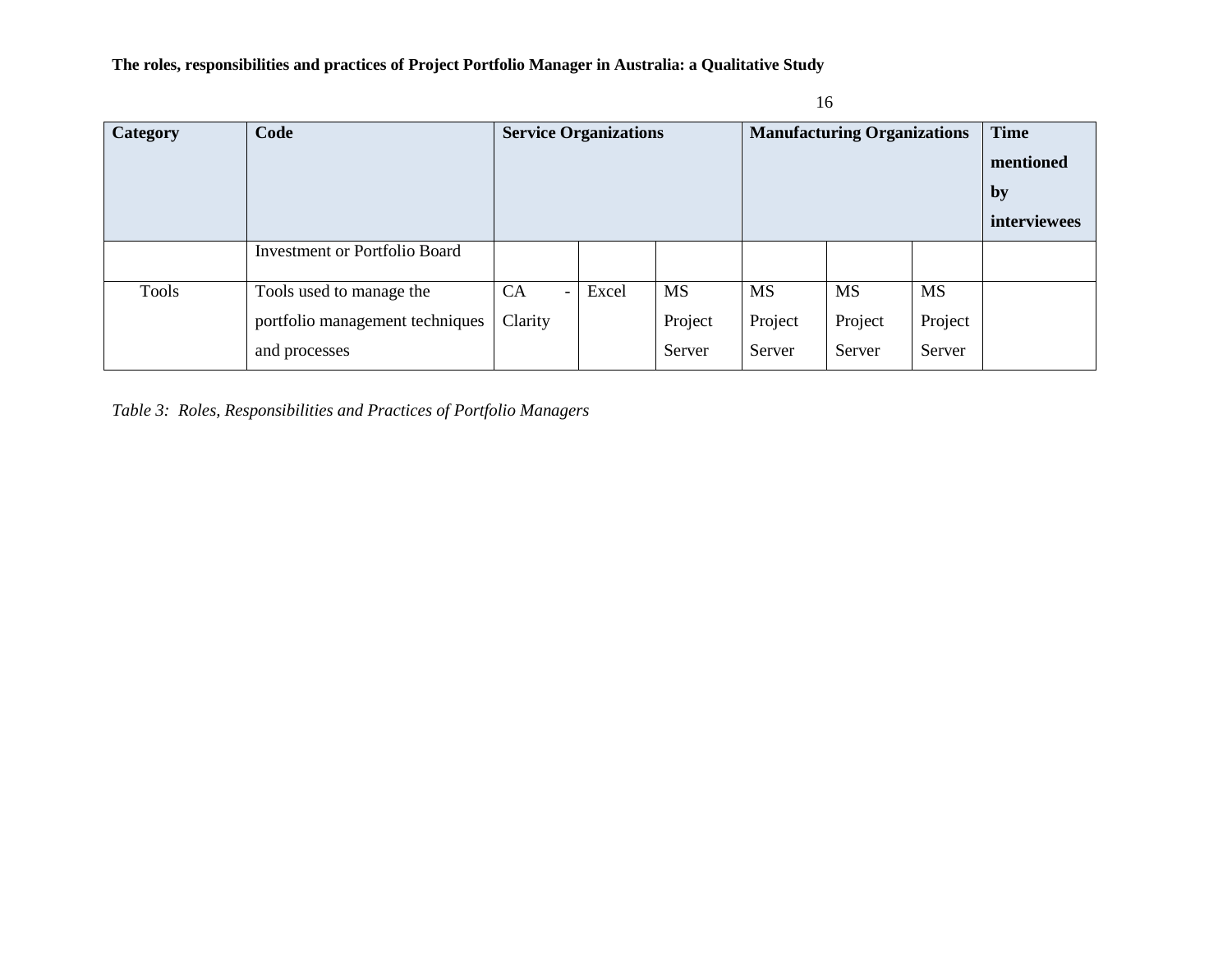The Portfolio manager's roles for both service and manufacturing organizations involve before and after a single project/program/product. From the interview, it indicates that portfolio manager has similar roles and is stated as below:

- a) Involves in strategic business planning with stakeholder during prestage of project or product development
- b) Ensure projects/programs/products delivered on time, budget and scope during the project or product development
- c) Managing risks
- d) Project reviews, coaching, issue handling and improvement of corporate processes after the project or product development.

Though the portfolio manager's roles are similar, they differ slightly in the extent due to their different portfolio management context. For example, in services organzations, the business planning processes are relatively shorter term (1-3 years) compare to manufacturing. The process on ensuring the projects/program deliver benefits/value and alignment with organizations strategy are essential. Those business case that do not have strong benefit/value to organization strategy or business change will not be in top priority on delivery or even approved by their Portfolio Review Board. Their responsibilities include compliance with corporate policies, development, implement and maintain Investment Framework and the investment model such as Value Assessment model/Benefit Realization model and achiving financial target.

As for manufacturing organizations, portfolio managers will need to work on portfolio strategy and work on longer term product roadmaps (1-10 years) due to research and development activities required for their industries. The roadmap outlines how management wants to achieve their desired objectives (product and technology) and allows for identification of needed capabilities, which then be planned for in terms of time and budget (Cooper et al. 2004). The portfolio managers work closely with their sales and marketing team to monitor competitor product information and trend. They are also working closely with their R&D and quality team to monitor the quality of products before delivery as defects product will incur heavy losses (profit and goodwill) to the organizations. The portfolio manager in manufacturing are involve in several stages such as new product development, new product management and new categories opportunity and their responsibilities include integration of business drivers, team leadership and achiving financial target.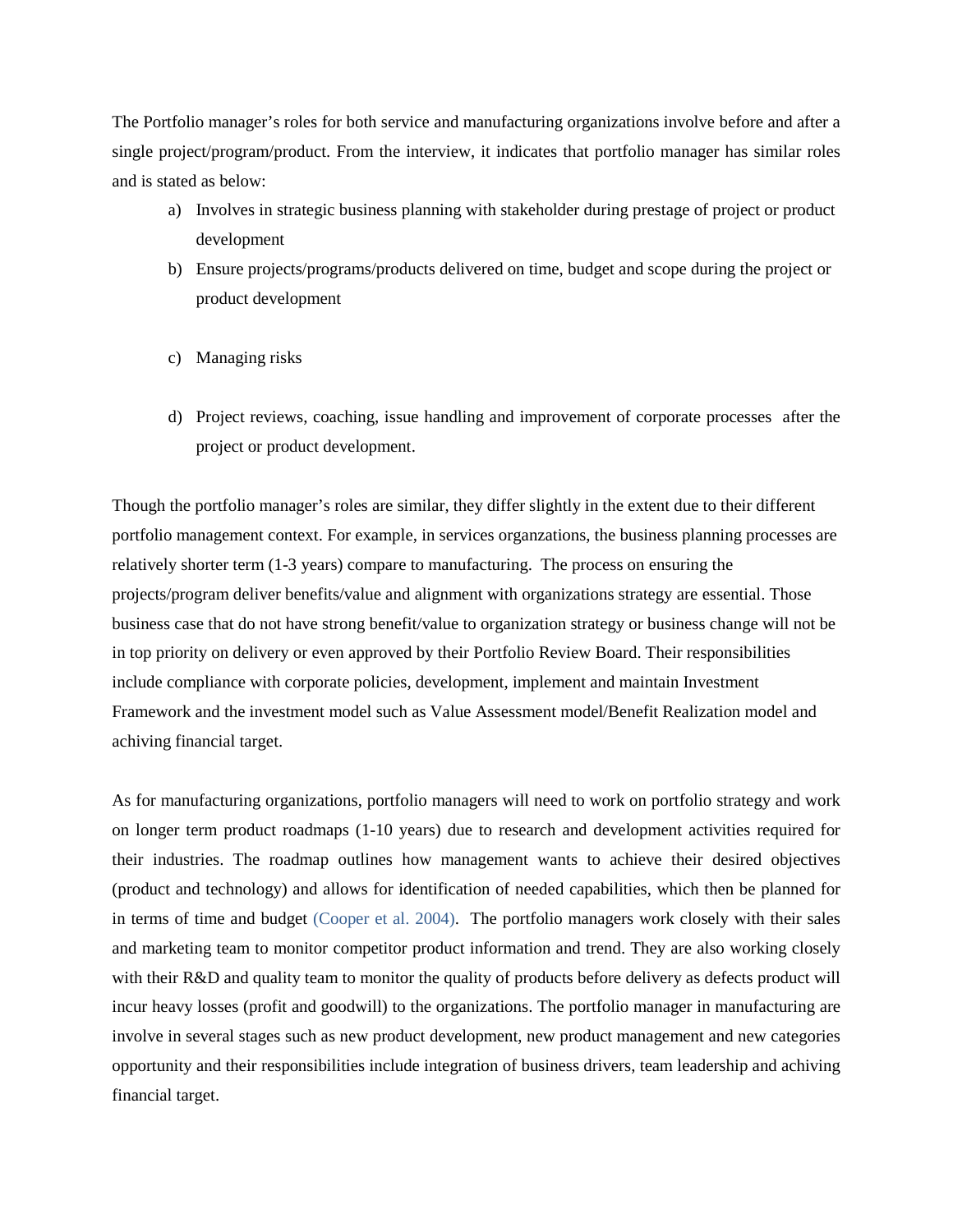The roles identified during this study will subsequently validated through a quantitative study which is phase 2.

### **Conclusion**

In qualitative study, six portfolio managers from three manufacturing organizations and three service organizations in Australia were interviewed. The objective was to explore the relationship between portfolio context (using TCE dimensions) and the roles, responsibilities and practices of portfolio managers in Australia. The inductive approach is applied to analyze the interview data and the research questions is answered as follows:

- The research model is partly validated and there are indications for a positive relationship between the portfolio context (TCE dimensions) and the roles, responsibilities and practices of portfolio managers in service and manufacturing organizations in Australia
- Constructs for the portfolio context and roles, responsibilities and practices in the research model are built
- There are differences of roles, responsibilities and practices of portfolio managers in manufacturing and service organization in Australia
- There's a shift of portfolio manager's role in service organizations from tactical to strategic
- The stakeholder management skills are essential for portfolio managers in both industries
- Portfolio Managers from both industries are involve in risk management.

#### **Practical Implication**

The practical implications of the results are:

- Portfolio managers are focusing on business results, stakeholder satisfaction and long term strategy and results of their portfolio
- Portfolio managers from service industry require not only project management skills but also financial analysis skills for reporting and communications
- Top management in both service and manufacturing industries are involved in portfolio management to achieve business results, strategy alignment of the projects and accountable for the value of projects requested.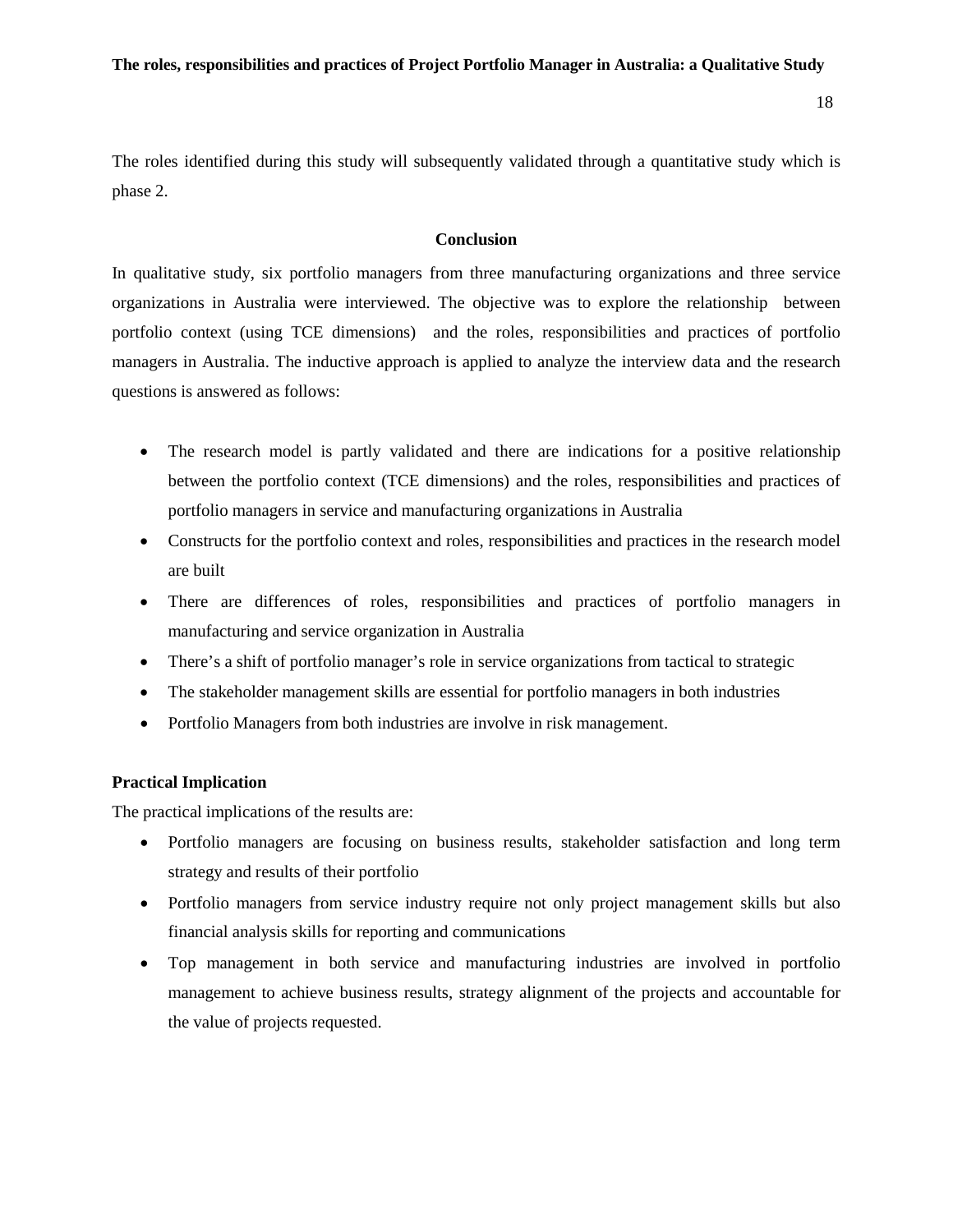#### **Theoretical Implications**

The TCE's underlying assumption that different project types need different governance structures (Williamson 1985) is supported by this preliminary results. Organizations from both industries; service and manufacturing show flexibility in adapting their governance to the requirements of their environment. However, in service industries organization are new to portfolio management and are looking for the best practices for their project, program and portfolio management. The organizations use specific processes and tools to counteract the problem of bounded rationality in decision making, issues handling and business planning.

The role of portfolio manager is to put together the network of resources to deliver projects/product development. They ensure the availability of the right resource at the right place and time and interaction with other projects and the resources needs. Their role becomes pivotal as one of organizational integrator to co-ordinate resources, advisor to management teams and escalator of issues across organizational boundaries.

#### **Suggestions for future study**

This strenght of this study is collecting data from both service and manufacturing organizations in Australia to include information to develop the constructs for portfolio context and the roles, responsibilities and practices. Based on these constructs**,** the subsequent quantitative study can be designed and conducted. However, this study is based on interviews with a small sample size and the results cannot be generalized. A future sample size using a large sample size, is needed to test these results.

#### **References**

Anderson, E. (1994). Transaction cost analysis and marketing. *The Conference of Transaction Cost Economics and Beyond*. Erasmus University, Rotterdam, the Netherland.

Blomquist, T., Müller. (2006). "Practices, Roles, and Responsibilities of Middle Managers in Program and Portfolio Management." *Project Management Journal* 37(1): 52-66.

Cooper, R.G., Edgett, S.J., and Kleinschmidt, E.J. (2004a), "Benchmarking Best NPD Practices -I," *Research Technology Management* 47(1): 31-43.

Crawford, L., Helms, J. (2009). "*Government and Governance: The Value of Project Management in the Government owned-corporation Sector*." Project Management Journal 40 (1): 73–87.

Drake, J. R., Byrd, T.A., (2006). "Risk in Information Technology project portfolio management."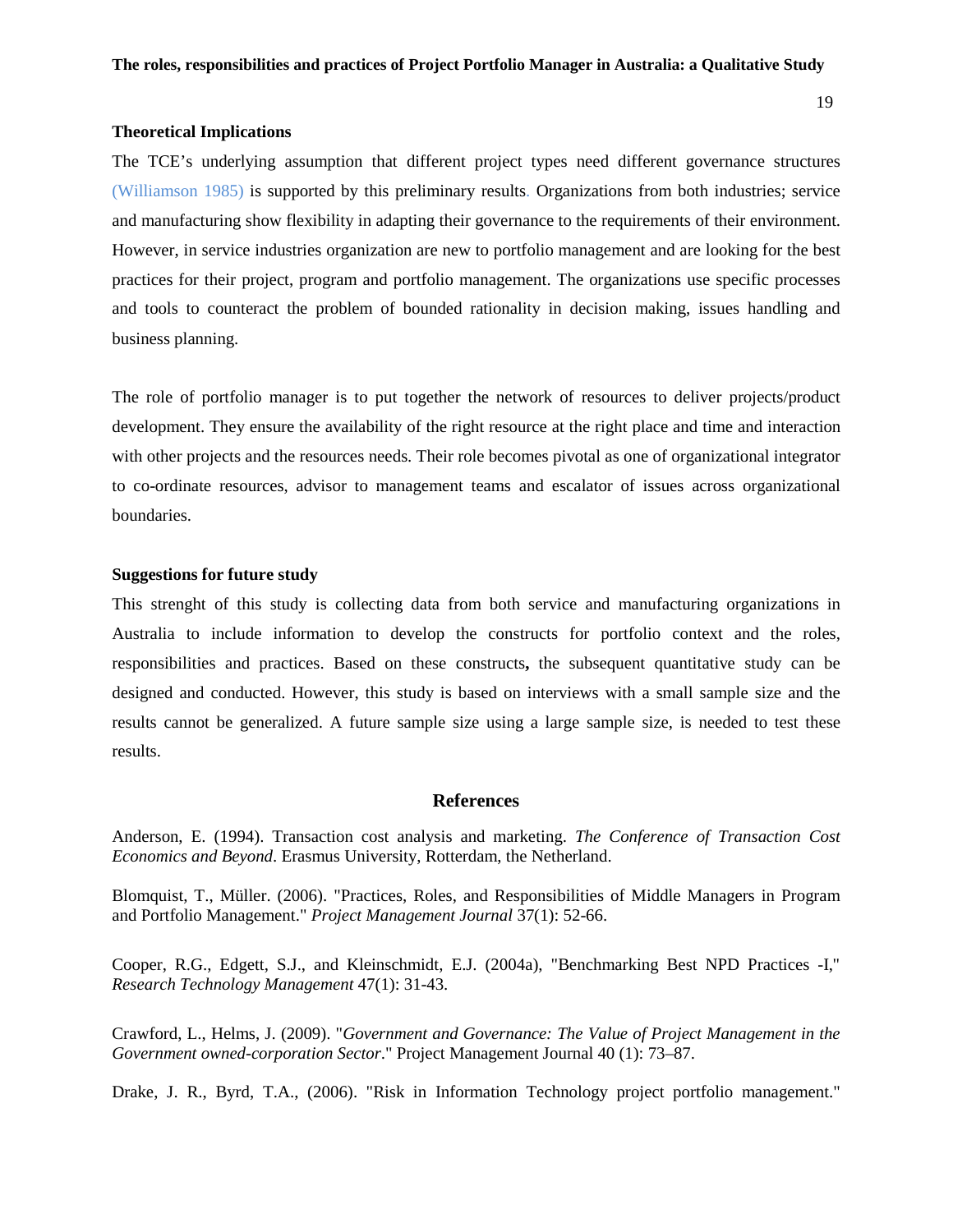*Journal of Information Technology Theory and Application* **8**(3): 1-11.

Duncan, R. B. (1972). "Characteristics of Organizational environments and perceived environmental uncertainty." *Administrative Science Quarterly* **17**: 313-327.

Elonen, S and Alto, K (2003). "Problems in managing internal development projects in multi-project environments." International Journal of Project Management 21(6): 395.

Engwall,M.,& Jerbarant,A. (2003). The resource allocation syndrome. The prime challenge of multiproject management, International Journal of project management 21(6), 403-409

Jonas, D. 2010. Empowering project portfolio managers: How management involvement impacts project portfolio management performance. *International Journal of Project Management,* 28**,** 818-831.

Killen, C. (2008). "Project portfolio management for product innovation", *International Journal of Quality & Reliability Management* 25(1).

Martinsuo, M., Lehtonen, P. (2007). "Role of Single Project Management in achieving portfolio Management efficiency." *International Journal of Project Management* 25(1): pp56-65.

Miles, M. H., AM Ed. (1994). *Qualitative Data Analysis.* London, Sage.

Muller & Turner (2005) "*The impact of principal-agent relationship and contract type on communication between project owner and manager*" International Journal of Project Management 23:398-403.

Olsson, R. (2008). "Risk Management in a multi-project environment." *The International Journal of Quality & Reliability Management* 25(1): 60-71.

PMI *the Standard for Portfolio Management,* Project Management Institute, 2008.

Punch, K. F., Ed. (1998). *Introduction to Social Research: Quantitative & Qualitative Approaches*. London, Sage.

Rudestam, K. N., RR Ed. (2001). *Surviving Your Dissertation: A comprehensive Guide to Content and Process.* Thousand Oaks, California, Sage.

Simon, H. (1957), *Models of man*. New York; John Wiley & Sons

Strauss A., Corbin J.M. (1990). Basics of qualitative research: Grounded theory procedures and Techniques. Newbury Park (CA): Sage.

Walker, G. P., L. (1991). Profit centres, single-source suppliers, and transaction costs. *Administrative Science Quarterly*. **36:** 66-87.

Williamson, O. E., Ed. (1985). *The economic institutions of capitalism*. New York: The Free Press.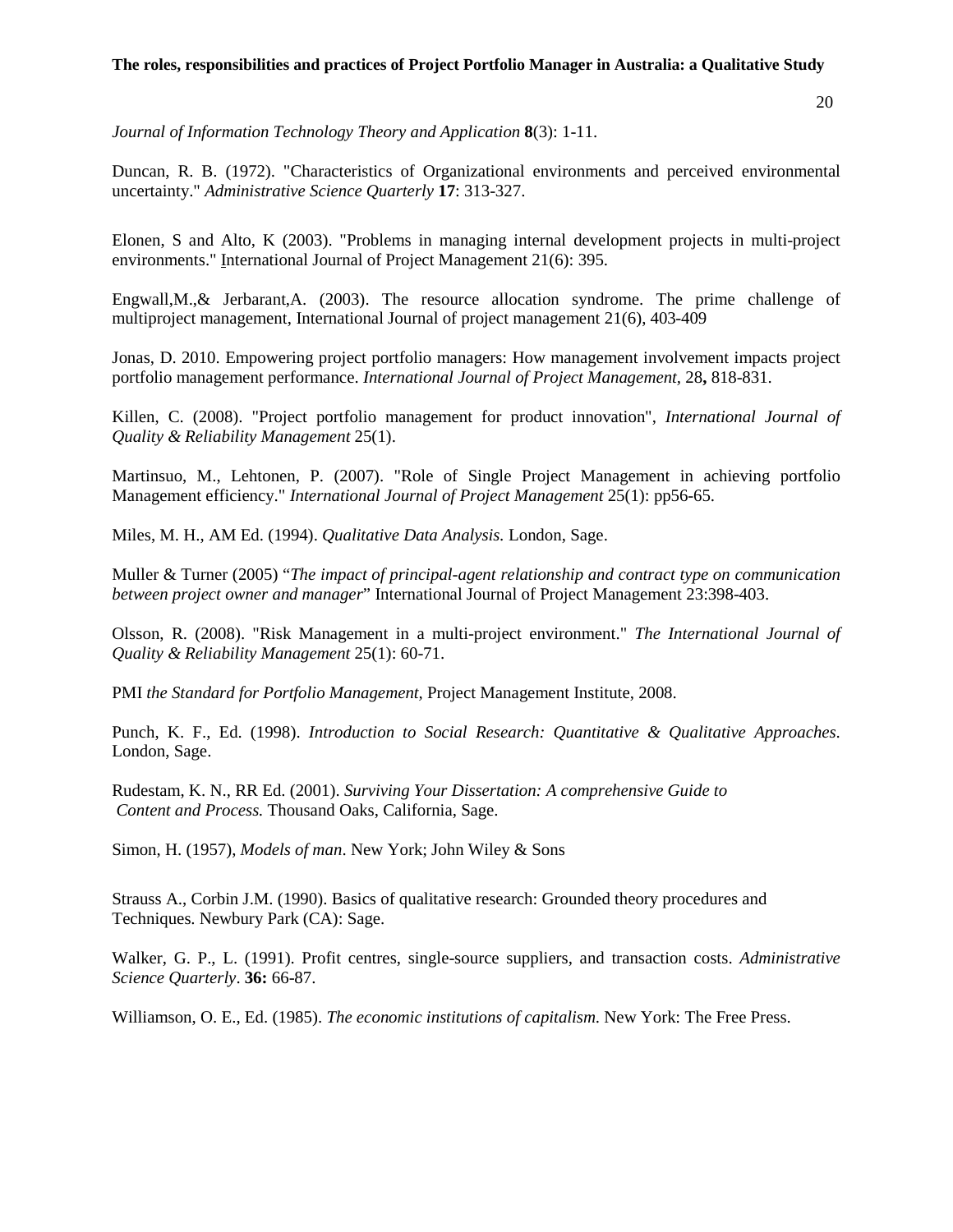21

|     | $\mu$ , policia 1. mich $\mu$ bala $\sigma$ or $\mu$ |               |                  |                 |          |                   |                 |                |  |  |
|-----|------------------------------------------------------|---------------|------------------|-----------------|----------|-------------------|-----------------|----------------|--|--|
| No. | Title of                                             | Nature of     | Nature of work   | Nature of       | No. of   | Size of           | Duration of     | No. of         |  |  |
|     | Interviewee                                          | Company       | in the           | project/program | projects | projects/programs | project/program | People         |  |  |
|     |                                                      |               | company          | work            | (per     |                   |                 | involve in     |  |  |
|     |                                                      |               |                  |                 | year)    |                   |                 | Portfolio      |  |  |
|     | A. Service Industries                                |               |                  |                 |          |                   |                 |                |  |  |
| 1.  | Executive                                            | Local Council | Provide ICT      | <b>ICT</b>      | 200      | Large             | 1-5 years       | $\overline{4}$ |  |  |
|     | Coordinator                                          |               | solutions and    | Infrastructure, |          |                   |                 |                |  |  |
|     | <b>ICT</b> Portfolio                                 |               | projects         | software &      |          |                   |                 |                |  |  |
|     | Management                                           |               |                  | business change |          |                   |                 |                |  |  |
| 2.  | Corporate                                            | Energy        | Provide          | Corporate       | 100      | Large             | $6$ months $-2$ | 3              |  |  |
|     | Portfolio                                            | Supplier      | business and     | project and     |          |                   | years           |                |  |  |
|     | Manager                                              |               | management       | business change |          |                   |                 |                |  |  |
|     |                                                      |               | solutions to     |                 |          |                   |                 |                |  |  |
|     |                                                      |               | fleet, property, |                 |          |                   |                 |                |  |  |
|     |                                                      |               | network &        |                 |          |                   |                 |                |  |  |
|     |                                                      |               | ICT, assets      |                 |          |                   |                 |                |  |  |
|     |                                                      |               | and business     |                 |          |                   |                 |                |  |  |
|     |                                                      |               | change           |                 |          |                   |                 |                |  |  |
| 3.  | Head of                                              | Insurance     | Provide          | Corporate       | 15       | Medium            | 6-24 months     | $\overline{2}$ |  |  |
|     | Strategic                                            |               | business and     | project and     |          |                   |                 |                |  |  |
|     | <b>Initiative Office</b>                             |               | management       | business change |          |                   |                 |                |  |  |
|     |                                                      |               | solutions to     |                 |          |                   |                 |                |  |  |
|     |                                                      |               | insurance        |                 |          |                   |                 |                |  |  |

**Appendix 1: Interview Data Overview**